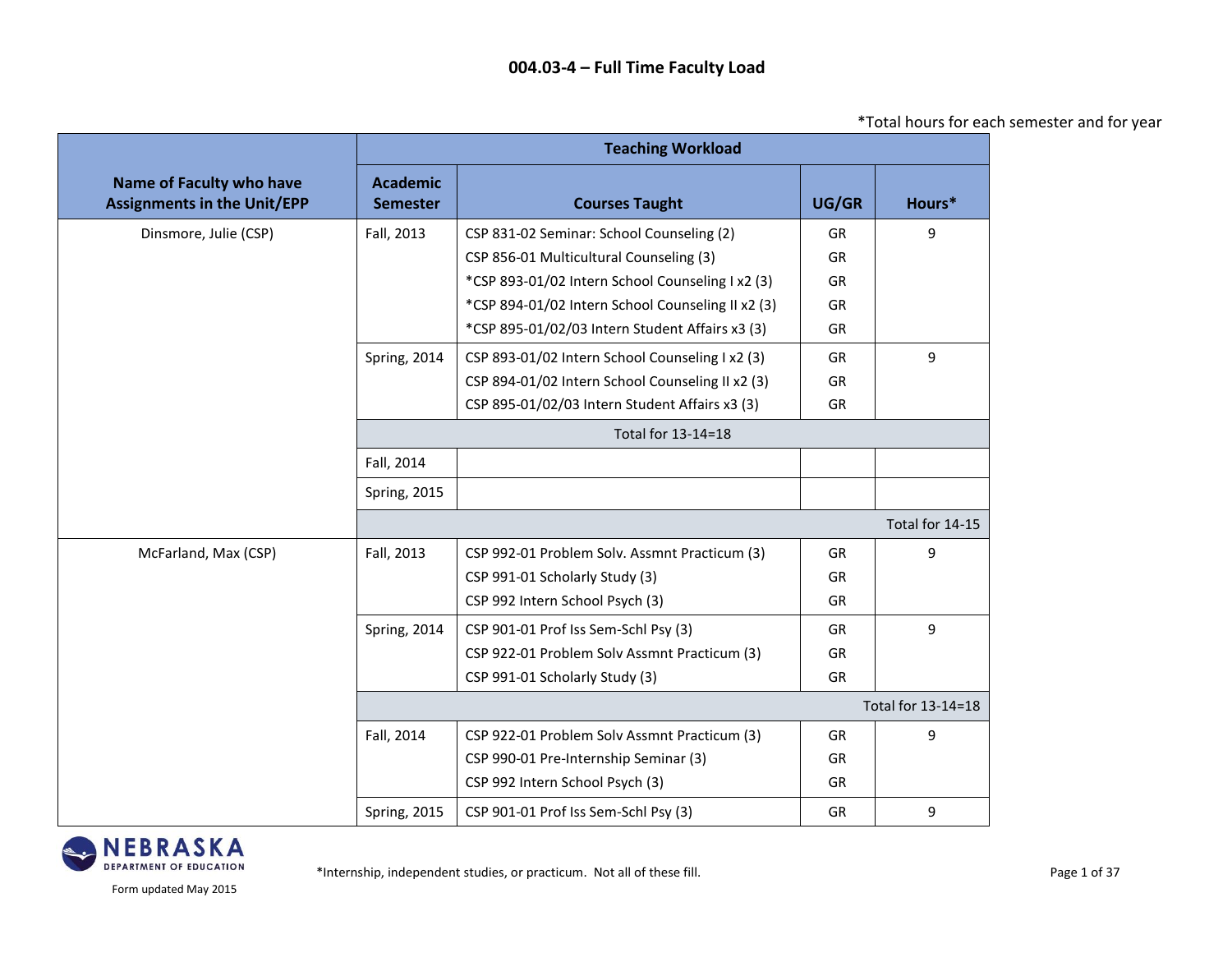|                                |                     | CSP 922-01 Problem Solv Assmnt Practicum (3)      | GR        |                    |
|--------------------------------|---------------------|---------------------------------------------------|-----------|--------------------|
|                                |                     | CSP 991-01 Scholarly Study (3)                    | GR        |                    |
|                                |                     |                                                   |           | Total for 14-15=18 |
| Mims, Matthew (CSP)            | Fall, 2013          | CSP 861P-01 Schl Coun Org/Pract (3)               | GR        | 9                  |
|                                |                     | CSP 875-01 Career & Lifestyle Dvlmt (3)           | <b>GR</b> |                    |
|                                |                     | CSP-892 Intern Clin Men Health Cnslg (3)          | <b>GR</b> |                    |
|                                | Spring, 2014        | CSP 856-01 Multicultural Counseling (3)           | GR        | 9                  |
|                                |                     | CSP 441/864-01 Student Affairs Org & Practice (3) | UG/GR     |                    |
|                                |                     | CSP 892-02/04/06 Intern Clin Men Health Cnslg (3) | GR        |                    |
|                                |                     |                                                   |           | Total for 13-14=18 |
|                                | Fall, 2014          | CSP 856-01 Multicultural Counseling (3)           | GR        | 9                  |
|                                |                     | CSP 868-01 Student Development Theory (3)         | GR        |                    |
|                                |                     | CSP 893 Internship in School Counseling I (1-2)   | GR        |                    |
|                                |                     | CSP 894 Internship in School Counseling II (1-2)  | GR        |                    |
|                                |                     | CSP 895 Internship in Student Affairs (1-3)       | GR        |                    |
|                                | <b>Spring, 2015</b> | CSP 856-01 Multicultural Counseling (3)           | <b>GR</b> | 9                  |
|                                |                     | CSP 855-02 Technique of Counseling (3)            | <b>GR</b> |                    |
|                                |                     | CSP 893 Internship in School Counseling I (1-2)   | GR        |                    |
|                                |                     | CSP 894 Internship in School Counseling II (1-2)  | GR        |                    |
|                                |                     | CSP 895 Internship in Student Affairs (1-3)       | GR        |                    |
|                                |                     |                                                   |           | Total for 14-15=18 |
| Ohmstede-Schmoker, Tammi (CSP) | Fall, 2013          | CSP 805-01 Child & Adoles Dev & Interv (3)        | GR        | 9                  |
|                                |                     | CSP 921-01 Sch Psych Intervention Prac (3)        | <b>GR</b> |                    |
|                                |                     | CSP 990-01 Pre Internship Seminar (3)             | <b>GR</b> |                    |
|                                | Spring, 2014        | CSP 905-01 Behavioral Pblm Solving Assmt (3)      | GR        | 9                  |
|                                |                     | CSP 921-01 Sch Psych Intervention Prac (3)        | GR        |                    |
|                                |                     | CSP 992-01 Intern School Psych (3)                | GR        |                    |
|                                |                     |                                                   |           | Total for 13-14=18 |

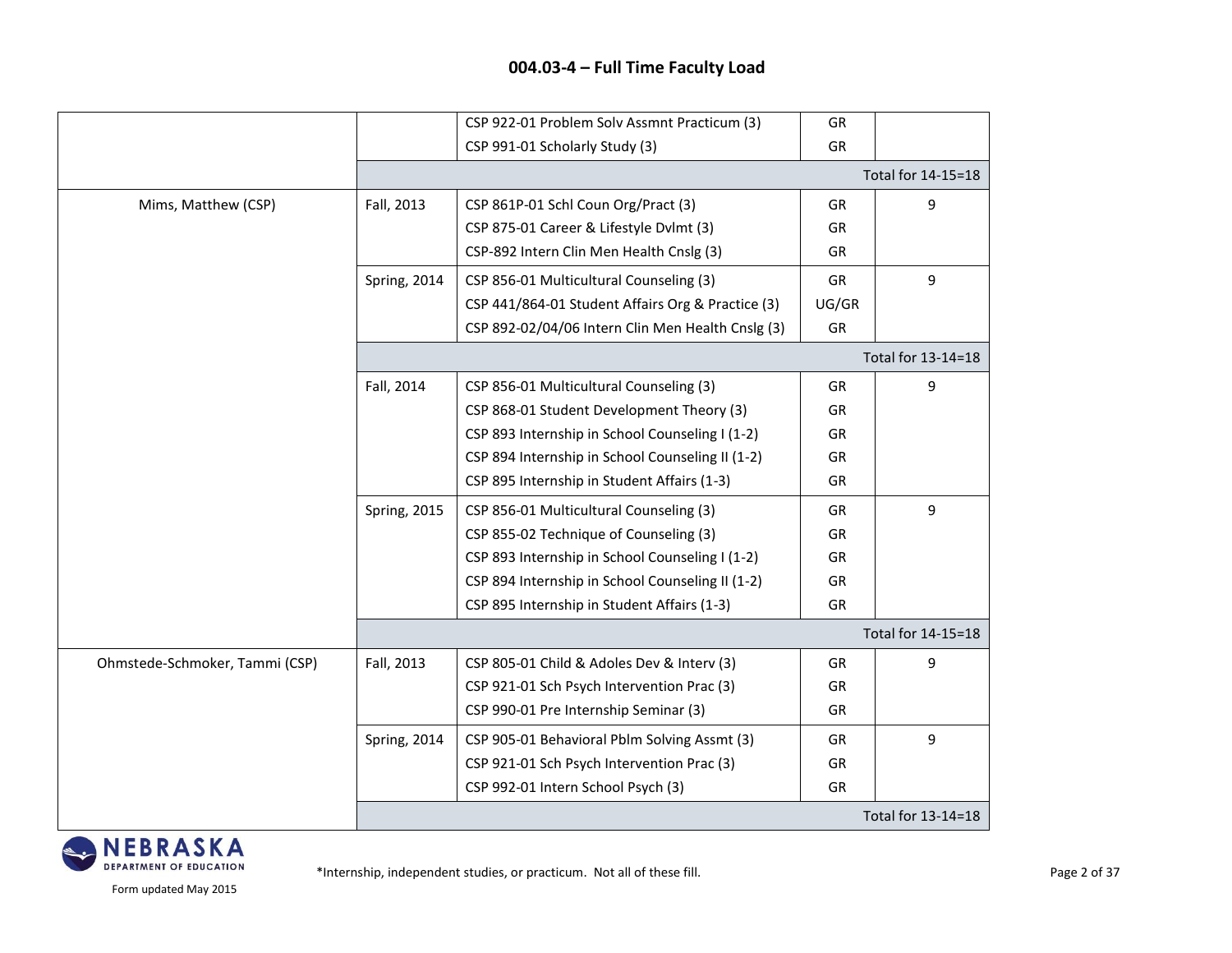|                         | Fall, 2014          | Maternity leave                                      |           |                    |
|-------------------------|---------------------|------------------------------------------------------|-----------|--------------------|
|                         | <b>Spring, 2015</b> | CSP 905-01 Behavioral Pblm Solving Assmt (3)         | GR        | 9                  |
|                         |                     | CSP 921-01 Sch Psych Intervention Prac (3)           | <b>GR</b> |                    |
|                         |                     | CSP 992-01 Intern School Psych (3)                   | GR        |                    |
|                         |                     |                                                      |           | Total for 14-15=9  |
| Callueng, Carmelo (CSP) | Fall, 2013          | CSP 800-01 Adv. Ed.Psy. (3)                          | <b>GR</b> | 12                 |
|                         |                     | CSP 880-02 Appr/Eval Indivd & Systems (3)            | GR        |                    |
|                         |                     | CSP 899P-04 Orientation to School Psychology (3)     | GR        |                    |
|                         |                     | CSP 907-01 Academic Problem Solving Assmt (3)        | GR        |                    |
|                         | Spring, 2014        | CSP 802-01 Research Methods Psych & Education<br>(3) | <b>GR</b> | 12                 |
|                         |                     | CSP 880-02 Appr/Eval Indivd & Systems (3)            | GR        |                    |
|                         |                     | CSP 907-01 Academic Problem Solving Assmt (3)        | GR        |                    |
|                         |                     | CSP 960-01 Globalization of School Psych (3)         | GR        |                    |
|                         |                     |                                                      |           | Total for 13-14=24 |
|                         | Fall, 2014          | CSP 907-01 Academic Problem Solving Assmt (3)        | GR        | 12                 |
|                         |                     | CSP 908-01 Orientation to School Psychology (3)      | GR        |                    |
|                         |                     | *CSP 991-02 Scholarly Study x2 (3)                   | GR        |                    |
|                         | <b>Spring, 2015</b> | CSP 802 Research Methods Psych & Educ (3)            | <b>GR</b> | 12                 |
|                         |                     | CSP 880-02 Appr/Eval Indivd & Systems (3)            | GR        |                    |
|                         |                     | CSP 907-01 Academic Problem Solving Assmt (3)        | GR        |                    |
|                         |                     | CSP 960-01 Globalization of School Psych (3)         | GR        |                    |
|                         |                     |                                                      |           | Total for 14-15=24 |
| Bush, Erin (CDIS)       | Fall, 2013          | CDIS 335 Anat/Pys of Speech Mechanism (3)            | UG        | 7                  |
|                         |                     | CDIS 815 Neurological Found (2)                      | GR        |                    |
|                         |                     | Clinical Supervision (2)                             | UG/GR     |                    |
|                         | <b>Spring, 2014</b> | CDIS 335 Speech & Hearing Science (4)                | GR        | 9                  |

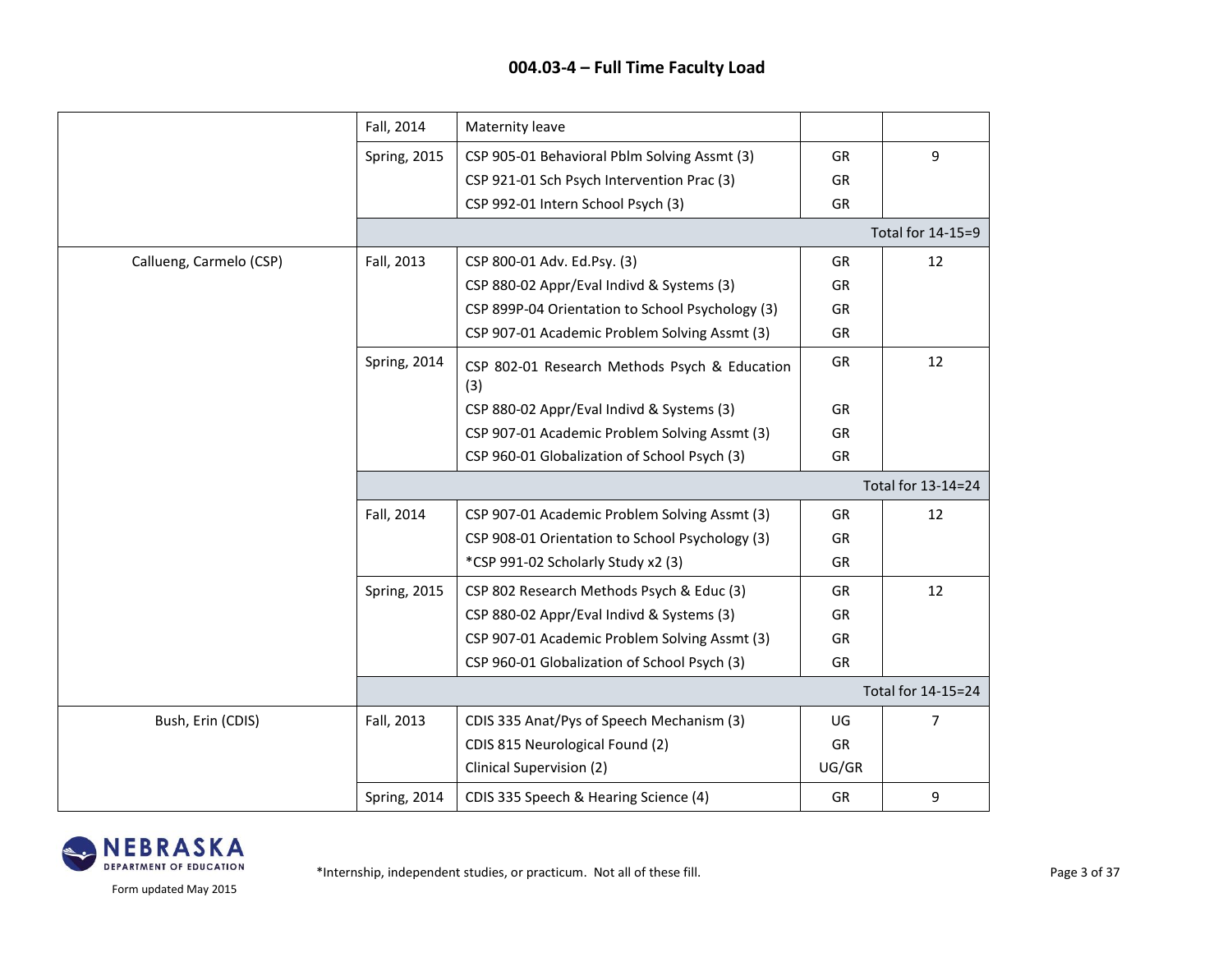|                      |                     | CDIS 876 TBI & Related Disorders (2)          | GR        |                    |
|----------------------|---------------------|-----------------------------------------------|-----------|--------------------|
|                      |                     | Clinical Supervision (3)                      | UG/GR     |                    |
|                      |                     |                                               |           | Total for 13-14=16 |
|                      | Fall, 2014          | CDIS 252 Anat/Phys of Speech Mechanism (3)    | UG        | 9                  |
|                      |                     | CDIS 815 Neurological Found (2)               | GR        |                    |
|                      |                     | Clinical Supervision (3)                      | UG/GR     |                    |
|                      | <b>Spring, 2015</b> | CDIS 335 Anat/Pys of Speech Mechanism (3)     | UG        | 9                  |
|                      |                     | CDIS 876 TBI & Related Disorders (2)          | GR        |                    |
|                      |                     | Clinical Supervision (3)                      | UG/GR     |                    |
|                      |                     |                                               |           |                    |
| Crowe, Linda (CDIS)  | Fall, 2013          | CDIS 851 Phonological Disorders (3)           | GR        | 8                  |
|                      |                     | CDIS 852 Read/Writ Strategies for the SLP (2) | <b>GR</b> |                    |
|                      |                     | Department Chair (3)                          |           |                    |
|                      | Spring, 2014        | CDIS 362 Articulation Disorders (3)           | GR        | 6                  |
|                      |                     | Department Chair (3)                          |           |                    |
|                      |                     |                                               |           | Total for 13-14=14 |
|                      | Fall, 2014          | CDIS 261 Normal Language Disorders (3)        | UG        | 8                  |
|                      |                     | CDIS 852 Read/Writ Strategies for the SLP (2) | GR        |                    |
|                      |                     | Department Chair (3)                          |           |                    |
|                      | <b>Spring, 2015</b> |                                               |           |                    |
|                      |                     |                                               |           | Total for 14-15=8  |
| Kommers, Mary (CDIS) | Fall, 2013          | CDIS 331 Clinical Methods and Procedures (3)  | UG        | 9                  |
|                      |                     | Clinic Coordinator (3)                        | UG        |                    |
|                      |                     | Clinical Supervision(3)                       | UG/GR     |                    |
|                      | Spring, 2014        | CDIS 215 Introduction to Phonetics (3)        | UG        | 9                  |
|                      |                     | Clinic Coordinator (3)                        | UG        |                    |
|                      |                     | Clinical Supervision(3)                       | UG/GR     |                    |

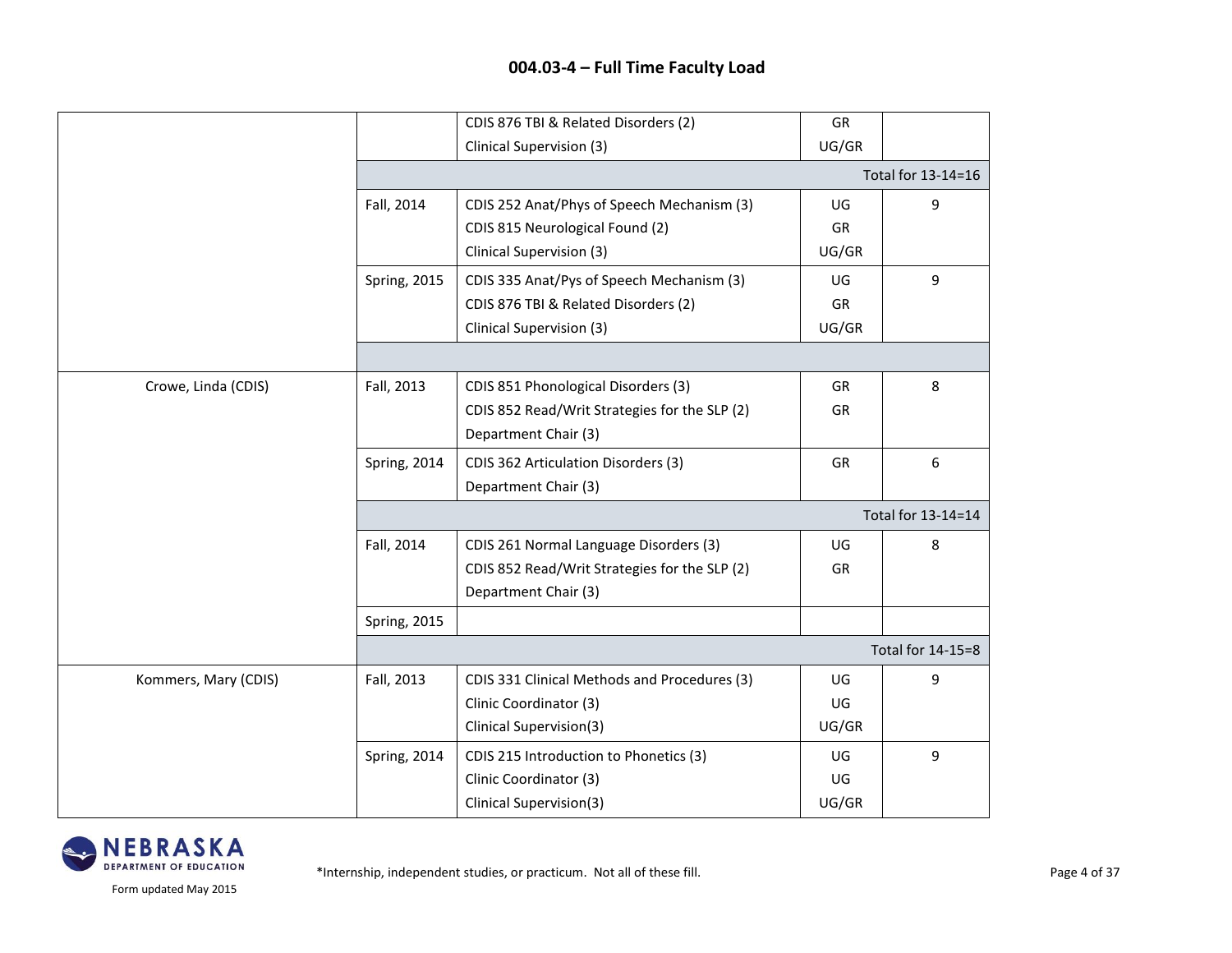|                            | Total for 13-14=18  |                                                |           |                    |
|----------------------------|---------------------|------------------------------------------------|-----------|--------------------|
|                            | Fall, 2014          | CDIS 311 Clinical Methods & Procedures (3)     | UG        | 9                  |
|                            |                     | Clinic Coordinator (3)                         | UG        |                    |
|                            |                     | Clinical Supervision(3)                        | UG/GR     |                    |
|                            | Spring, 2015        | CDIS 215 Introduction to Phonetics (3)         | UG        | 12                 |
|                            |                     | CDIS 312 Field Experience (3)                  | UG        |                    |
|                            |                     | Clinic Coordinator (3)                         | UG        |                    |
|                            |                     | Clinical Supervision(3)                        | UG/GR     |                    |
|                            |                     |                                                |           | Total for 14-15=21 |
| McKelvey, Miechelle (CDIS) | Fall, 2013          | CDIS 840P Augmentative / Alternative Comm (3)  | GR        | 8                  |
|                            |                     | CDIS 887 Aphasia Rehabilitation (3)            | <b>GR</b> |                    |
|                            |                     | Clinical Supervision (2)                       | UG/GR     |                    |
|                            | Spring, 2014        | CDIS 406 Adult Communication Disorders (2)     | UG        | 8                  |
|                            |                     | CDIS 857 Dysphagia (2)                         | GR        |                    |
|                            |                     | CDIS 868 Motor Speech Disorders (2)            | GR        |                    |
|                            |                     | Clinical Supervision (2)                       | UG/GR     |                    |
|                            |                     |                                                |           | Total for 13-14=16 |
|                            | Fall, 2014          | CDIS 840P Augmentative / Alternative Comm (3)  | GR        | 6                  |
|                            |                     | CDIS 887 Aphasia Rehabilitation (3)            | <b>GR</b> |                    |
|                            | <b>Spring, 2015</b> | CDIS 406 Adult Communication Disorders (2)     | UG        | 6                  |
|                            |                     | CDIS 854 Dysphasia (2)                         | GR        |                    |
|                            |                     | CDIS 868 Motor Speech Disorders (2)            | GR        |                    |
|                            |                     |                                                |           | Total for 14-15=12 |
| Moody, Laura (CDIS)        | Fall, 2013          | CDIS 210 Survey of Comm. Disorders (3)         | UG        | 9                  |
|                            |                     | RiteCare Clinic Coordinator/Super (6)          | UG/GR     |                    |
|                            | Spring, 2014        | CDIS 210 Survey of Communication Disorders (3) | UG        | 9                  |
|                            |                     | RiteCare Clinic Telepractice Services (6)      |           |                    |

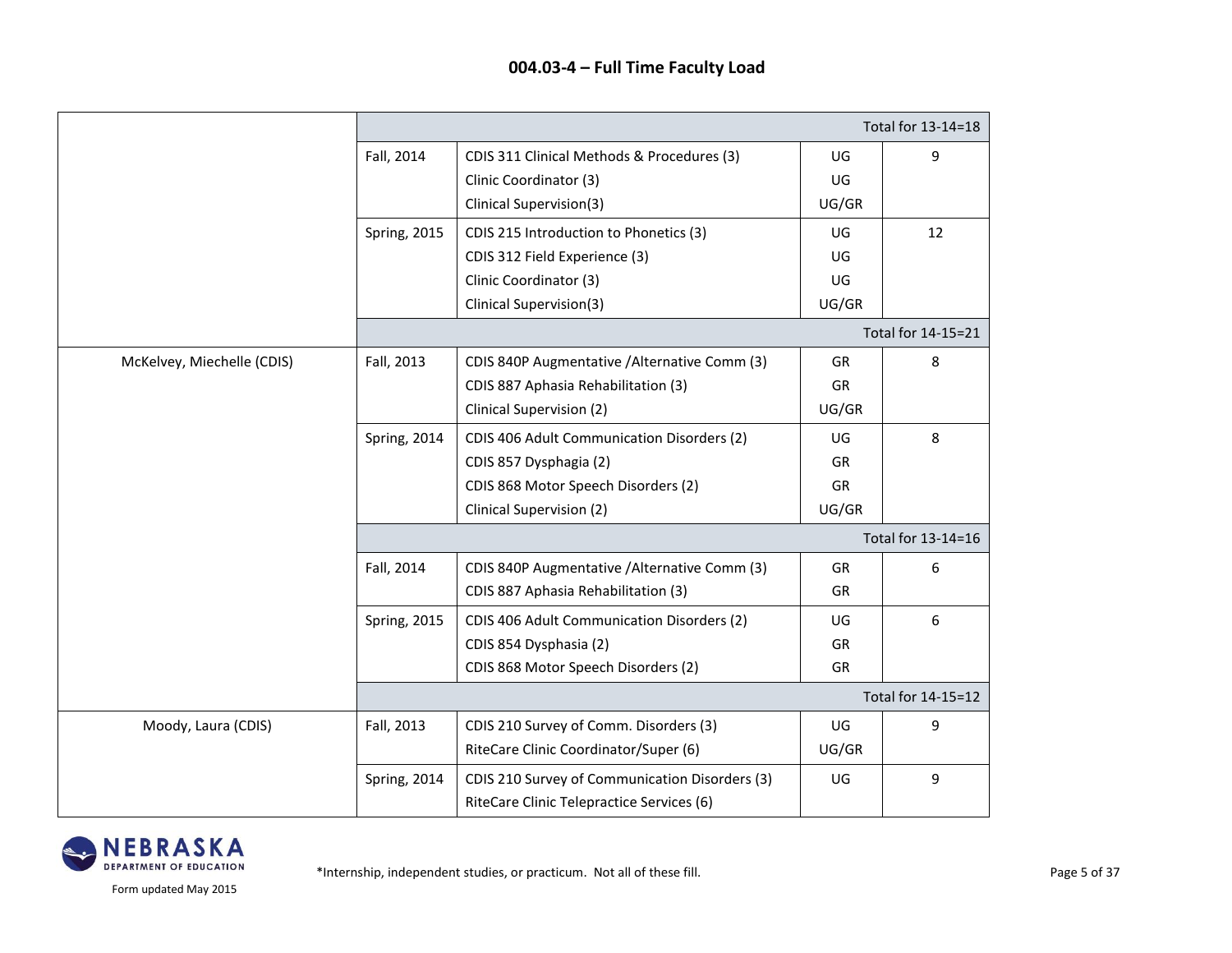|                           |                     | Total for 13-14=18                           |       |                    |  |
|---------------------------|---------------------|----------------------------------------------|-------|--------------------|--|
|                           | Fall, 2014          | CDIS 210 Survey of Comm. Disorders (3)       | UG    | $\boldsymbol{9}$   |  |
|                           |                     | RiteCare Clinic Coordinator/Super (6)        | UG/GR |                    |  |
|                           | Spring, 2015        | RiteCare Clinic Coordinator/Super (6)        | UG/GR | 9                  |  |
|                           |                     |                                              |       | Total for 14-15=18 |  |
| Moore, Jan (CDIS)         | Fall, 2013          | CDIS 480/880 Research in DCIS (3)            | UG/GR | $\boldsymbol{9}$   |  |
|                           |                     | CDIS 410/410H Intro to Audiology (4)         | UG    |                    |  |
|                           |                     | Clinical Supervision (2)                     | UG/GR |                    |  |
|                           | Spring, 2014        | CDIS 415 Aural Rehab (3)                     | UG    | 9                  |  |
|                           |                     | CDIS 488 Senior Seminar (3)                  | UG    |                    |  |
|                           |                     | Clinical Supervision (3)                     | UG/GR |                    |  |
|                           |                     |                                              |       | Total for 13-14=18 |  |
|                           | Fall, 2014          | CDIS 188 A Look at Sign Language (3)         | UG    | 11                 |  |
|                           |                     | CDIS 480/880 Research in DCIS (3)            | UG/GR |                    |  |
|                           |                     | CDIS 410/410H Intro to Audiology (4)         | UG    |                    |  |
|                           |                     | Clinical Supervision (1)                     | UG/GR |                    |  |
|                           | <b>Spring, 2015</b> | Interim Dept. Chair (3)                      |       | 10                 |  |
|                           |                     | CDIS 415 Aural Rehab (3)                     | UG    |                    |  |
|                           |                     | CDIS 488 Senior Seminar (3)                  | UG    |                    |  |
|                           |                     | Clinical Supervision (1)                     | UG/GR |                    |  |
|                           |                     |                                              |       | Total for 14-15=21 |  |
| Potthoff, Patricia (CDIS) | Fall, 2013          | CDIS 485/885P Fluency Disorders (3)          | UG/GR | 7                  |  |
|                           |                     | Clinical Supervision (4)                     | UG/GR |                    |  |
|                           | Spring, 2014        | CDIS 470/870P Professional Issues in Speech, | UG/GR | $\overline{7}$     |  |
|                           |                     | Language, Pathology (3)                      | UG/GR |                    |  |
|                           |                     | Clinical Supervision (4)                     | UG/GR |                    |  |
|                           |                     |                                              |       | Total for 13-14=14 |  |

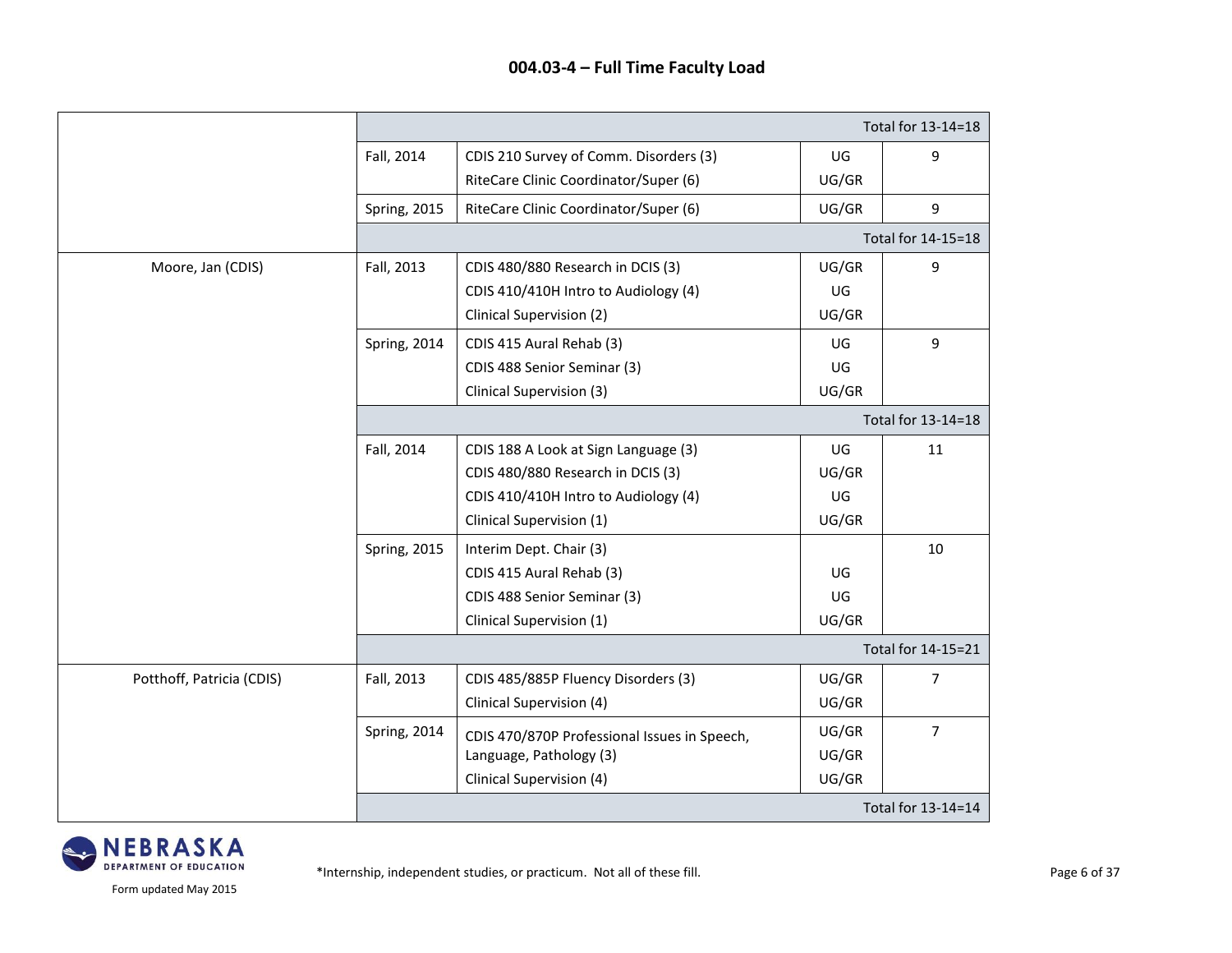|                           | Fall, 2014          | CDIS 485/885P Fluency Disorders (3)                                     | UG/GR | $\overline{7}$     |  |
|---------------------------|---------------------|-------------------------------------------------------------------------|-------|--------------------|--|
|                           |                     | Clinical Supervision (4)                                                | UG/GR |                    |  |
|                           | Spring, 2015        | CDIS 470/870P Professional Issues in Speech,<br>Language, Pathology (3) | UG/GR | $\overline{7}$     |  |
|                           |                     | Clinical Supervision (4)                                                | UG/GR |                    |  |
|                           |                     |                                                                         |       | Total for 14-15=14 |  |
| Schneider, Whitney (CDIS) | Fall, 2013          | CDIS 110 Artic for Non-native Speakers (3)                              | UG    | 8                  |  |
|                           |                     | CDIS 356/856P Comm Disorders of Adolescents (2)                         | UG    |                    |  |
|                           |                     | CDIS 261 Normal Language Development (3)                                | UG    |                    |  |
|                           | Spring, 2014        | CDIS 110 Artic for Non-native Speakers & Clinical<br>Supervision (3)    | UG    | 9                  |  |
|                           |                     | CDIS 210 Survey of Communication Disorders (3)                          | UG    |                    |  |
|                           |                     | CDIS 354 Pre-school Language Disorders (3)                              | UG    |                    |  |
|                           | Total for 13-14=17  |                                                                         |       |                    |  |
|                           | Fall, 2014          | Leave - Doctoral studies                                                |       |                    |  |
|                           | <b>Spring, 2015</b> | CDIS 110 Artic for Non-native Speakers & Clinical<br>Supervision (3)    | UG    | 8                  |  |
|                           |                     | CDIS 354 Pre-school Language Disorders (3)                              | UG    |                    |  |
|                           |                     | CDIS 356/856P Comm Disorders of Adolescents (2)                         | UG/GR |                    |  |
|                           |                     |                                                                         |       | Total for 14-15=8  |  |
| Adkins, Megan (KSS)       | Fall, 2013          | PE 121 Sports Skills for Physical Education (2)                         | UG    | 10                 |  |
|                           |                     | PE 221 Teaching Sport and Leisure Activities (2)                        | UG    |                    |  |
|                           |                     | PE 325 Motor Learning and Dev (3)                                       | UG    |                    |  |
|                           |                     | PE 369 Remedial and Adpt PE (2-3)                                       | UG    |                    |  |
|                           | Spring, 2014        | PE 121 Sports Skills for Physical Education (2)                         | UG    | $\overline{7}$     |  |
|                           |                     | PE 241 Rhythmic Activities for PE Teachers (2)                          | UG    |                    |  |
|                           |                     | PE 369 Remedial and Adpt PE (2-3)                                       | UG    |                    |  |

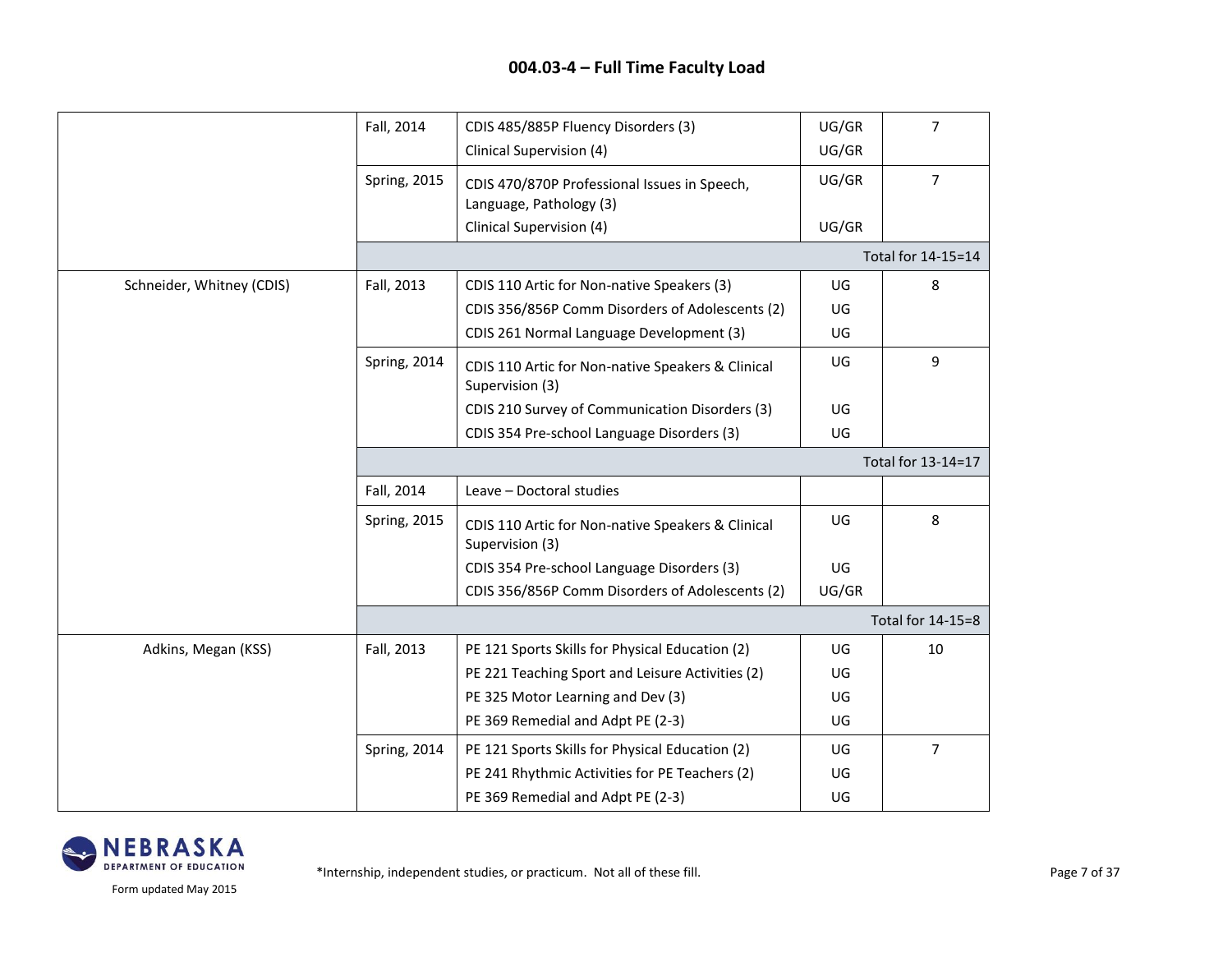|                         |                     |                                                                  |    | Total for 13-14=17 |  |
|-------------------------|---------------------|------------------------------------------------------------------|----|--------------------|--|
|                         | Fall, 2014          | PE 200 Teaching Sport Skills & Non-Rhythmic<br>Activities (3)    | UG | 9                  |  |
|                         |                     | PE 450 Curriculum & Assessment for PE (3)                        | UG |                    |  |
|                         |                     | PE 831 Curriculum Design in PE (3)                               | GR |                    |  |
|                         | Spring, 2015        | PE 200 Teaching Sport Skills & Non-Rhythmic<br>Activities (3)    | UG | 9                  |  |
|                         |                     | PE 369 Remedial and Adpt PE (2-3)                                | UG |                    |  |
|                         |                     | PE 872 PE for Students w/Dev Disabilities (3)                    | GR |                    |  |
|                         |                     |                                                                  |    | Total for 14-15=18 |  |
| Akhei, Kazuma (KSS)     | Fall, 2013          |                                                                  |    |                    |  |
|                         | Spring, 2014        |                                                                  |    |                    |  |
|                         | Total for 13-14     |                                                                  |    |                    |  |
|                         | Fall, 2014          | PE 174C Clinical Level 2A / PE 174D Clinical Level 2B<br>$(3-4)$ | UG | 8                  |  |
|                         |                     | PE 360 Intro to Anatomical Biomechanics (4)                      | UG |                    |  |
|                         | <b>Spring, 2015</b> | PE 174C Clinical Level 2A / PE 174D Clinical Level 2B<br>$(3-4)$ | UG | 10                 |  |
|                         |                     | PE 360 Intro to Anatomical Biomechanics (4)                      | UG |                    |  |
|                         |                     | PE 470 Gen Med Cond & Pharm App Sport/Excer<br>(2)               | UG |                    |  |
|                         |                     |                                                                  |    | Total for 14-15=18 |  |
| Amundson, Barbara (KSS) | Spring 2014         | PE 150 Healthy, Wealthy and Wise (3)                             | UG | 12                 |  |
|                         |                     | REC 251 Comp App in Health, PE, Rec and Leisure<br>Studies (3)   | UG |                    |  |
|                         |                     | REC 375 Leadership in Rec, Sport and Tourism (3)                 | UG |                    |  |
|                         |                     | REC 355 Travel Behavior (3)                                      | UG |                    |  |

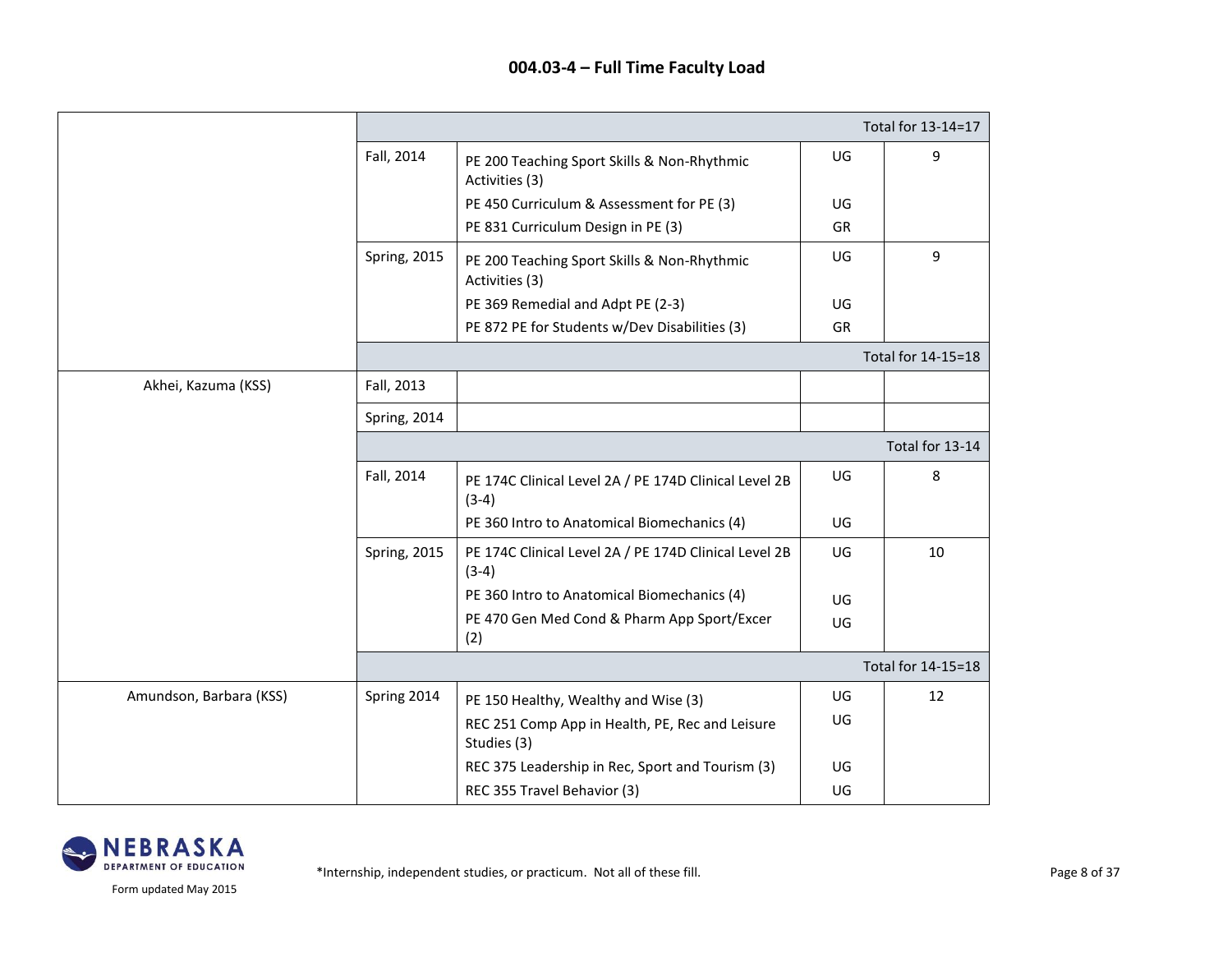|                    |              |                                                                |       | Total for 13-14=12 |
|--------------------|--------------|----------------------------------------------------------------|-------|--------------------|
|                    | Fall, 2014   | PE 150 Healthy, Wealthy and Wise (3)                           | UG    | 12                 |
|                    |              | REC 155 Dimensions of Tourism (3)                              | UG    |                    |
|                    |              | REC 251 Comp App in Health, PE, Rec and Leisure<br>Studies (3) | UG    |                    |
|                    |              | REC 356 Selected Topics in Travel & Tourism (3)                | UG    |                    |
|                    | Spring, 2015 | PE 150 Healthy, Wealthy and Wise (3)                           | UG    | 12                 |
|                    |              | REC 355 Travel Behavior (3)                                    | UG    |                    |
|                    |              | REC 356 Selected Topics in Travel & Tourism (3)                | UG    |                    |
|                    |              | REC 375 Leadership in Rec, Sport and Tourism (3)               | UG    |                    |
|                    |              |                                                                |       | Total for 14-15=24 |
| Bice, Matt (KSS)   | Fall, 2013   | PE 310+lab Intro to Human Physiology of Exercise<br>(4)        | UG    | 7                  |
|                    |              | PE 475 Research Methods in Exercise Science (3)                | UG    |                    |
|                    | Spring, 2014 | PE 310+6 labs Intro to Human Physiology of<br>Exercise (9)     | UG    | $\boldsymbol{9}$   |
|                    |              |                                                                |       | Total for 13-14=16 |
|                    | Fall, 2014   | PE 310+lab Intro to Human Physiology of Exercise<br>(4)        | UG    | 7                  |
|                    |              | PE 467/867 Fitness Testing (3)                                 | UG/GR |                    |
|                    | Spring, 2015 | PE 310+lab Intro to Human Physiology of Exercise<br>(4)        | UG    | $\overline{7}$     |
|                    |              | PE 475 Research Methods in Exercise Science (3)                | GR    |                    |
|                    |              |                                                                |       | Total for 14-15=14 |
| Bishop, Paul (KSS) | Fall, 2013   | PE 450 Curriculum and Assessment for PE (3)                    | UG    | 6                  |
|                    |              | PE 845 Motor Development (3)                                   | GR    |                    |

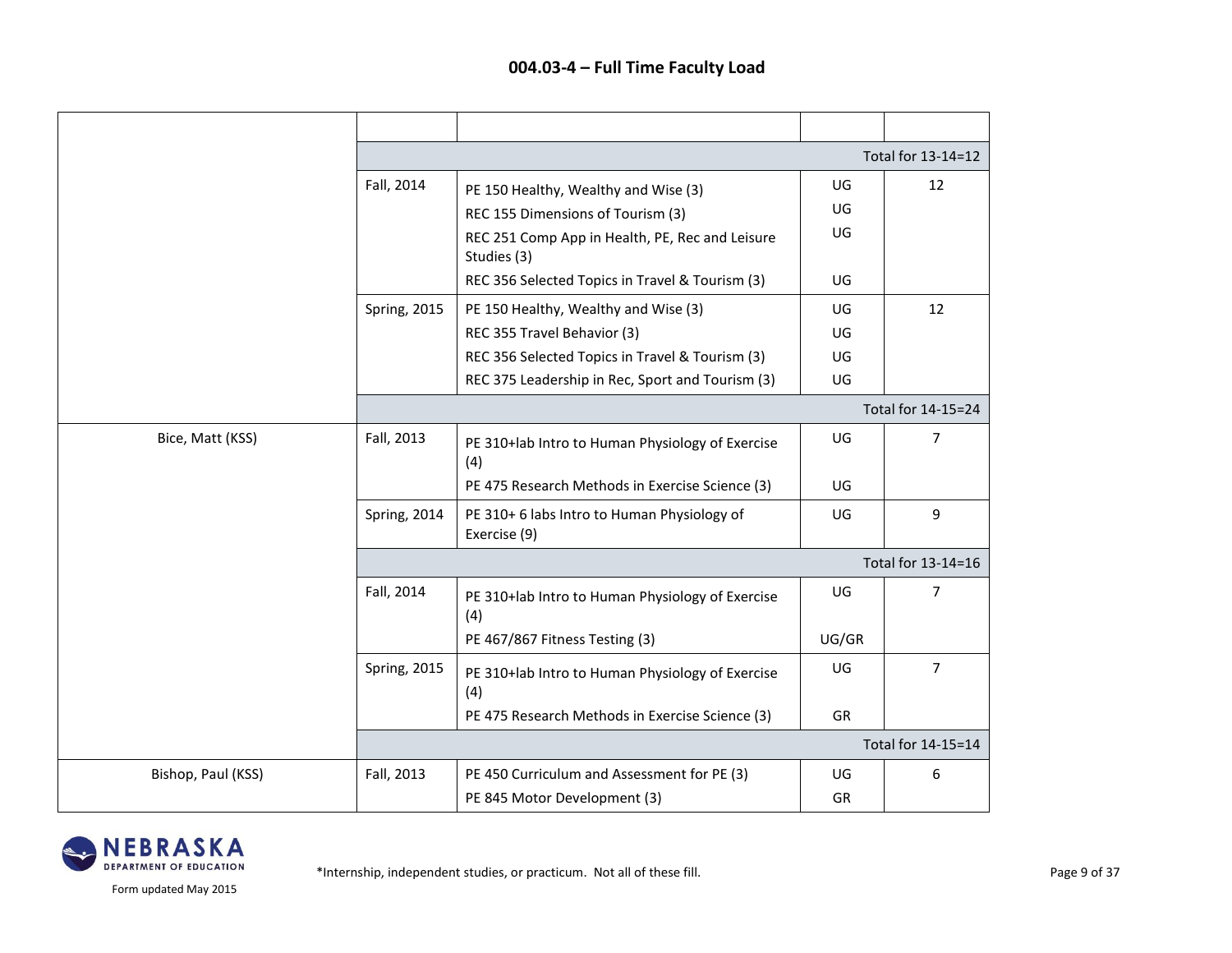|                      |                     | Also has coaching assignments                                 |    |                    |  |  |
|----------------------|---------------------|---------------------------------------------------------------|----|--------------------|--|--|
|                      | Spring, 2014        | Retired                                                       |    |                    |  |  |
|                      |                     |                                                               |    | Total for 13-14=6  |  |  |
|                      | Fall, 2014          |                                                               |    |                    |  |  |
|                      | <b>Spring, 2015</b> |                                                               |    |                    |  |  |
|                      |                     |                                                               |    | Total for 14-15=0  |  |  |
| English, Kathy (KSS) | Fall, 2013          | PE 250 Athletic Injury Assessment I (3)                       | UG | 9                  |  |  |
|                      |                     | PE 174A Athletic Training Clinical Series-Level IA (2)        | UG |                    |  |  |
|                      |                     | PE 265 Emergency Medical Response (2)                         | UG |                    |  |  |
|                      |                     | Clinical Coordinator (2)                                      | UG |                    |  |  |
|                      | Spring, 2014        | PE 174B Athletic Training Clinical Series-Level IB (2)        | UG | 10                 |  |  |
|                      |                     | PE 251 Athletic Injury Assessment II: UE (3)                  | UG |                    |  |  |
|                      |                     | PE 262 CPR/AED for the Professional Rescuer (1)               | UG |                    |  |  |
|                      |                     | PE 350 Therapeutic Modalities in Athletic Training<br>(4)     | UG |                    |  |  |
|                      |                     | Total for 13-14=19                                            |    |                    |  |  |
|                      | Fall, 2014          | PE 250 Athletic Injury Assessment I (3)                       | UG | 9                  |  |  |
|                      |                     | PE 174A Athletic Training Clinical Series-Level IA (2)        | UG |                    |  |  |
|                      |                     | PE 265 Emergency Medical Response (2)                         | UG |                    |  |  |
|                      |                     | Clinical Coordinator (2)                                      | UG |                    |  |  |
|                      | Spring, 2015        | PE 174B Athletic Training Clinical Series-Level IB (2)        | UG | 12                 |  |  |
|                      |                     | PE 251 Athletic Injury Assessment II: UE (3)                  | UG |                    |  |  |
|                      |                     | PE 262 CPR/AED for the Professional Rescuer (1)               | UG |                    |  |  |
|                      |                     | PE 265 Emergency Medical Response (2)                         | UG |                    |  |  |
|                      |                     | PE 350+lab Therapeutic Modalities in Athletic<br>Training (4) | UG |                    |  |  |
|                      |                     |                                                               |    | Total for 14-15=21 |  |  |

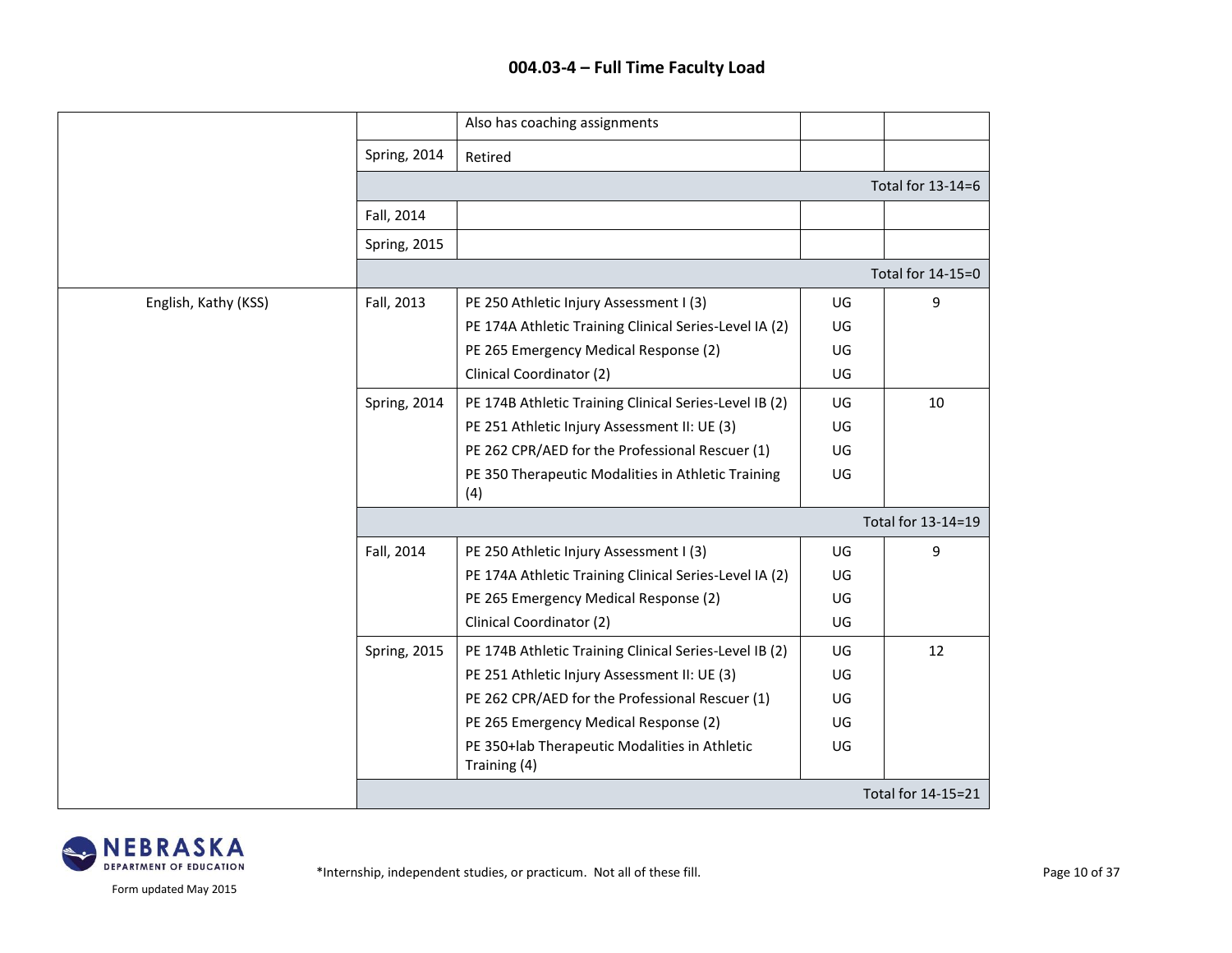| Franzen, Carey (KSS) | Fall, 2013          |                                                 |    |                    |  |
|----------------------|---------------------|-------------------------------------------------|----|--------------------|--|
|                      | Spring, 2014        |                                                 |    |                    |  |
|                      |                     |                                                 |    | Total for 13-14    |  |
|                      | Fall, 2014          | PE 100 Principals of PE (2)                     | UG | 11                 |  |
|                      |                     | PE 121 Sports Skills for PE (2)                 | UG |                    |  |
|                      |                     | PE 325 Motor Learning & Development (3)         | UG |                    |  |
|                      |                     | PE 361 Integrating Movement & Dance (1)         | UG |                    |  |
|                      |                     | PE 420 Methods in Health & PE (3)               | UG |                    |  |
|                      | <b>Spring, 2015</b> | PE 100 Principals of PE (2)                     | UG | 11                 |  |
|                      |                     | PE 121 Sports Skills for PE (2)                 | UG |                    |  |
|                      |                     | PE 150 Healthy, Wealthy, and Wise (3)           | UG |                    |  |
|                      |                     | PE 361 Integrating Movement & Dance (1)         | UG |                    |  |
|                      |                     | PE 441 Elem PE Methods (3)                      | UG |                    |  |
|                      |                     |                                                 |    | Total for 14-15=22 |  |
| Hoffman, Scott (KSS) | Fall, 2013          | PE 150 Healthy, Wealthy, and Wise x 5 (3)       | UG | 15                 |  |
|                      | Spring, 2014        | PE 150 Healthy, Wealthy, and Wise x 2 (3)       | UG | 9                  |  |
|                      |                     | PE 265 Emergency Medical Response (2)           | UG |                    |  |
|                      |                     | PE 262 CPR/AED for the Professional Rescuer (1) | UG |                    |  |
|                      |                     |                                                 |    | Total for 13-14=24 |  |
|                      | Fall, 2014          | PE 150 Healthy, Wealthy, and Wise x3 (3)        | UG | 12                 |  |
|                      |                     | PE 188 General Studies Portal (3)               | UG |                    |  |
|                      | <b>Spring, 2015</b> | PE 150 Healthy, Wealthy, and Wise x 2 (3)       | UG | 12                 |  |
|                      |                     | PE 188 General Studies Portal (3)               | UG |                    |  |
|                      |                     | PE 265 Emergency Medical Response (2)           | UG |                    |  |
|                      |                     | PE 262 CPR/AED for the Professional Rescuer (1) | UG |                    |  |
|                      | Total for 14-15=24  |                                                 |    |                    |  |
| Iten, Mary (KSS)     | Fall, 2013          | PE 360 Intro to Anatomical Biomechanics (4)     | UG | 12                 |  |

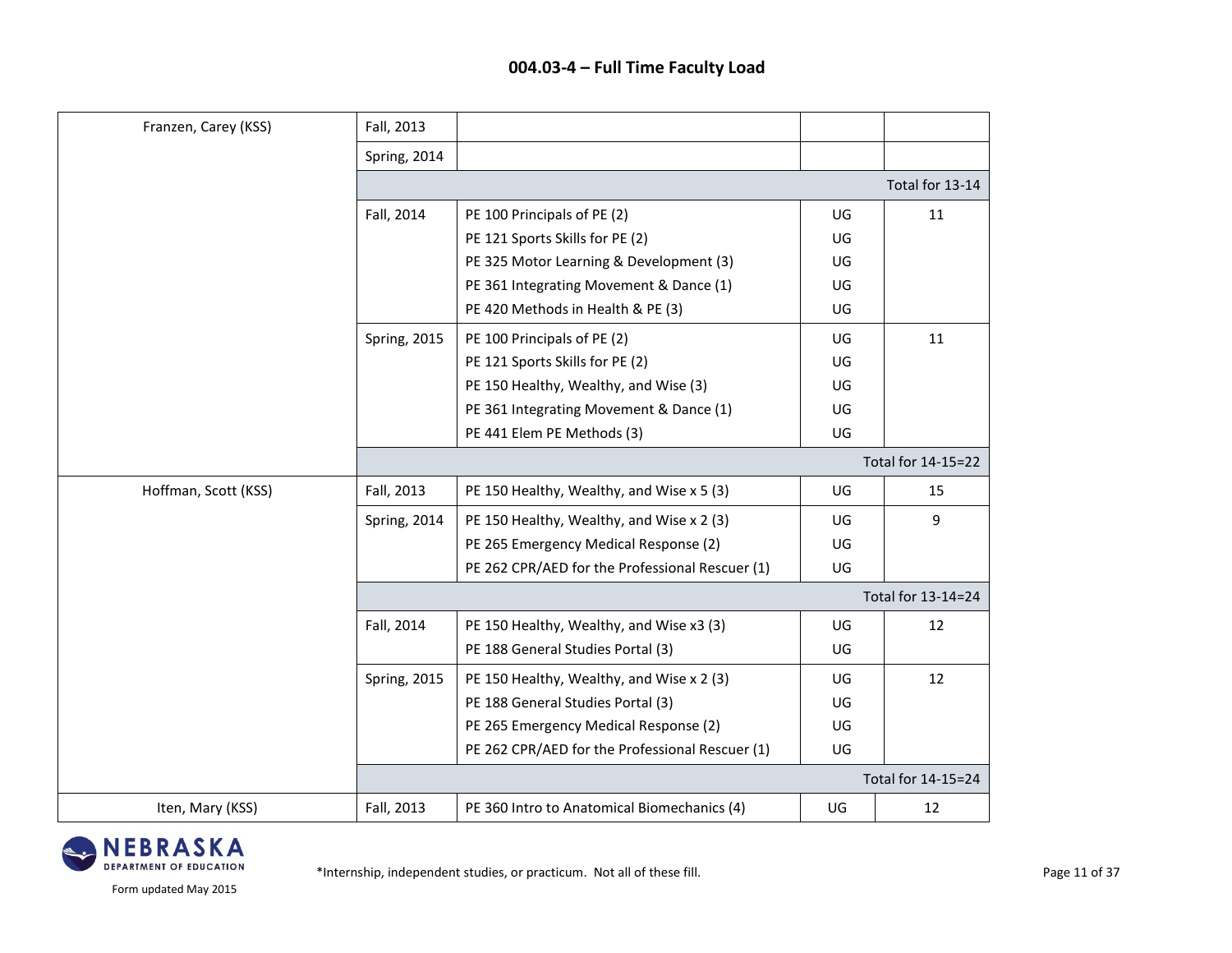|                      |                     | PE 464 Secondary School Health (3)                          | UG |                    |
|----------------------|---------------------|-------------------------------------------------------------|----|--------------------|
|                      |                     | PE 226 Elementary School Health Teaching x2 (1)             | UG |                    |
|                      |                     | PE 150 Healthy, Wealthy, and Wise (3)                       | UG |                    |
|                      | Spring, 2014        | PE 360 Intro to Anatomical Biomechanics (4)                 | UG | 12                 |
|                      |                     | PE 463 Health Safety Elementary School (3)                  | UG |                    |
|                      |                     | PE 226 Elementary School Health Teaching x2 (1)             | UG |                    |
|                      |                     | PE 150 Healthy, Wealthy, and Wise (3)                       | UG |                    |
|                      |                     |                                                             |    | Total for 13-14=24 |
|                      | Fall, 2014          | Retired                                                     |    |                    |
|                      | <b>Spring, 2015</b> |                                                             |    |                    |
|                      |                     |                                                             |    | Total for 14-15=   |
| Scantling, Eve (KSS) | Fall, 2013          | PE 220 Teaching Aerobic and Anaerobic Activities<br>$(1-2)$ | UG | 9                  |
|                      |                     | PE 150 Healthy, Wealthy, and Wise (3)                       | UG |                    |
|                      |                     | PE 110 Basic Sports (.5-1)                                  | UG |                    |
|                      |                     | PE 188 General Studies Portal (3)                           | UG |                    |
|                      |                     | *REC 477 Internship (1-12)                                  | UG |                    |
|                      | Spring, 2014        | PE 110 Basic Sports (.5-2)                                  | UG | 12                 |
|                      |                     | PE 188 General Studies Portal (3)                           | UG |                    |
|                      |                     | PE 211 Advanced Sports (1)                                  | UG |                    |
|                      |                     | PE 220 Teaching Aerobic and Anaerobic Activities<br>$(1-2)$ | UG |                    |
|                      |                     | PE 305 Fitness Leadership (3)                               | UG |                    |
|                      |                     | PE 328 Water Safety Instructor (3)                          | UG |                    |
|                      |                     | REC 477 Internship (1-12)                                   | UG |                    |
|                      |                     |                                                             |    | Total for 13-14=21 |
|                      | Fall, 2014          | PE 110 Basic Sports (.5-2)                                  | UG | 12                 |
|                      |                     | PE 188 General Studies Portal (3)                           | UG |                    |

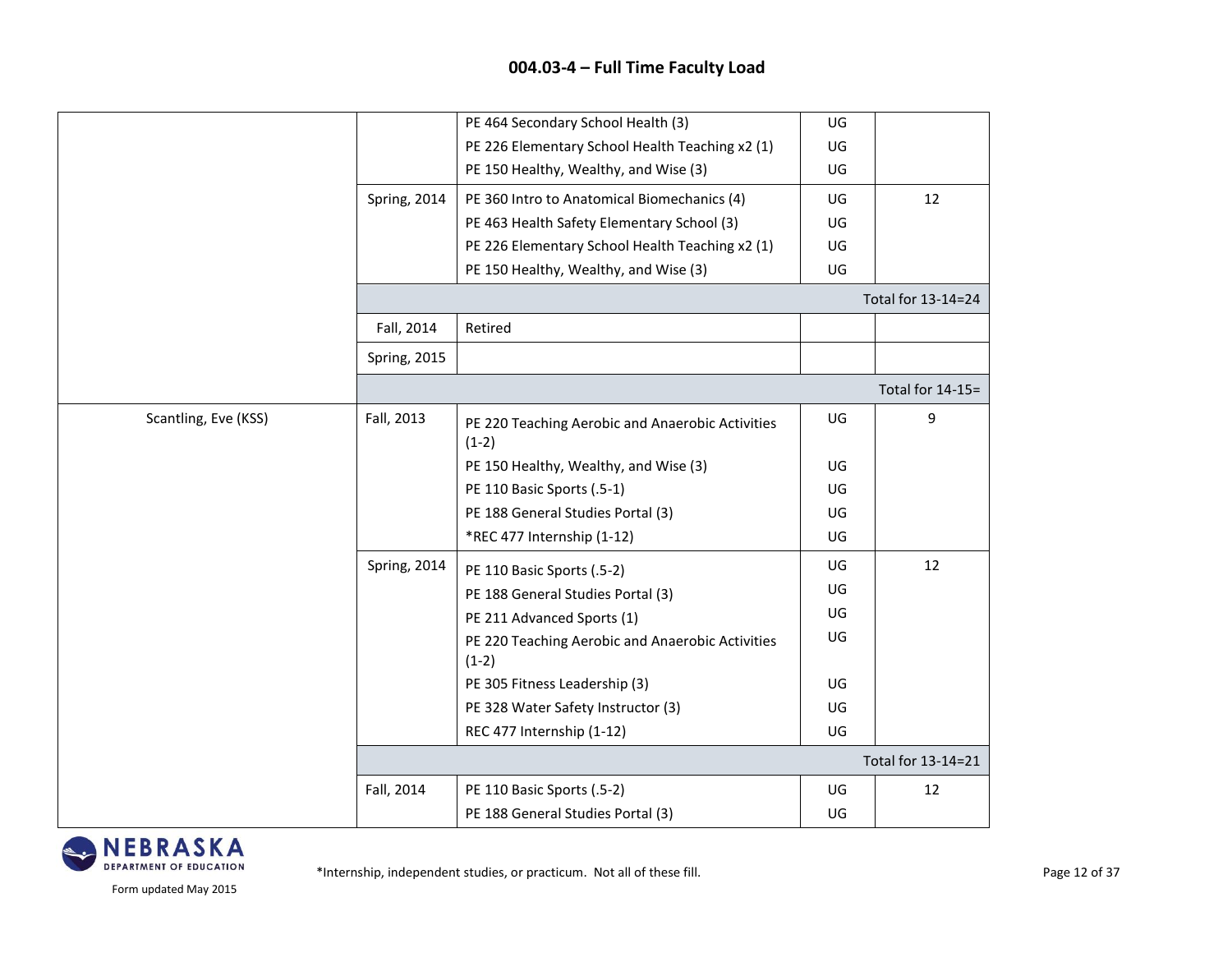|                       |                     | PE 220 Teaching Aerobic and Anaerobic Activities<br>$(1-2)$ | UG |                    |
|-----------------------|---------------------|-------------------------------------------------------------|----|--------------------|
|                       |                     | PE 226 Elem School Health Teaching x2 (1)                   | UG |                    |
|                       |                     | PE 305 Fitness Leadership (3)                               | UG |                    |
|                       |                     | REC 477 Internship (1-12)                                   | UG |                    |
|                       | <b>Spring, 2015</b> | PE 110 Basic Sports (.5-2)                                  | UG | 12                 |
|                       |                     | PE 188 General Studies Portal (3)                           | UG |                    |
|                       |                     | PE 211 Advanced Sports (1)                                  | UG |                    |
|                       |                     | PE 305 Fitness Leadership (3)                               | UG |                    |
|                       |                     | PE 328 Water Safety Instructor (3)                          | UG |                    |
|                       |                     | REC 477 Internship (1-12)                                   | UG |                    |
|                       |                     |                                                             |    | Total for 14-15=24 |
| Sheridan, Terri (KSS) | Fall, 2013          | PE 100 Principles of PE (2)                                 | UG | 11                 |
|                       |                     | PE 150 Healthy, Wealthy, and Wise (3)                       | UG |                    |
|                       |                     | PE 241 Rhythmic Activities for PE Teachers (2)              | UG |                    |
|                       |                     | PE 265 Emergency Medical Response (2)                       | UG |                    |
|                       |                     | PE 361 Integrating Movement & Dance x 2 (1)                 | UG |                    |
|                       | Spring, 2014        | PE 100 Principles of PE (2)                                 | UG | 11                 |
|                       |                     | PE 150 Healthy, Wealthy, and Wise (3)                       | UG |                    |
|                       |                     | PE 265 Emergency Medical Response x2 (2)                    | UG |                    |
|                       |                     | PE 361 Integrating Movement & Dance x 2 (1)                 | UG |                    |
|                       |                     |                                                             |    | Total for 13-14=22 |
|                       | Fall, 2014          | PE 150 Healthy, Wealthy, and Wise (3)                       | UG | 12                 |
|                       |                     | PE 241 Rhythmic Activities for PE Teachers (2)              | UG |                    |
|                       |                     | PE 265 Emergency Medical Response (2)                       | UG |                    |
|                       |                     | PE 464 Secondary School Health (3)                          | UG |                    |
|                       |                     | PE 471 Field Experience in Health & PE (2)                  | UG |                    |
|                       | <b>Spring, 2015</b> | PE 150 Healthy, Wealthy, and Wise (3)                       | UG | 12                 |

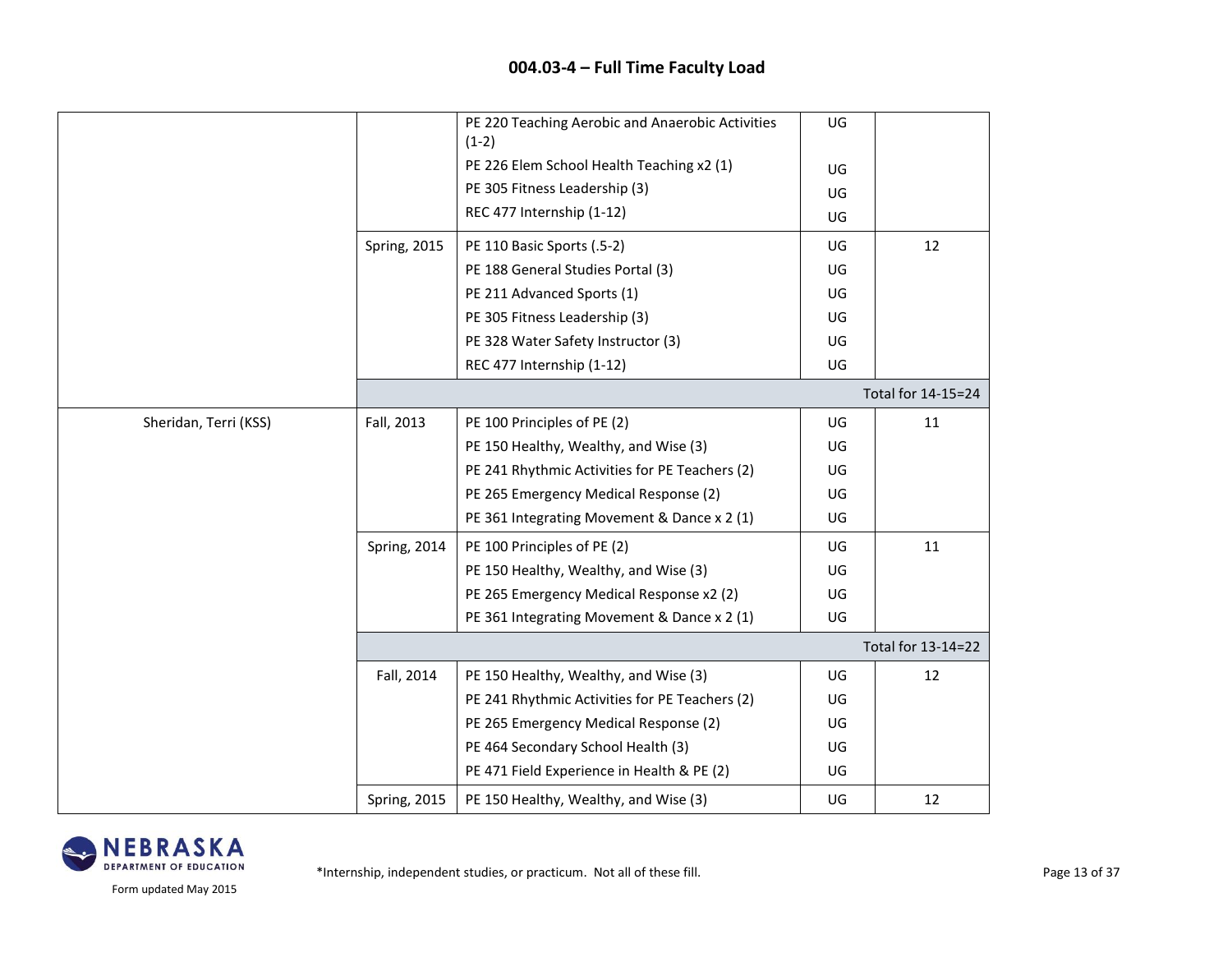|                    |              | PE 241 Rhythmic Activities for PE Teachers (2)               | UG    |                    |
|--------------------|--------------|--------------------------------------------------------------|-------|--------------------|
|                    |              | PE 265 Emergency Medical Response (2)                        | UG    |                    |
|                    |              | PE 463 Health Safety Elem School (3)                         | UG    |                    |
|                    |              | PE 471 Field Experience in Health & PE (2)                   | UG    |                    |
|                    |              |                                                              |       | Total for 14-15=24 |
| Unruh, Scott (KSS) | Fall, 2013   | PE 360+lab Intro to Anatomical Biomechanics (4)              | UG    | 9                  |
|                    |              | PE 460/860P + lab Gross Anatomy of Movement 3)               | UG/GR |                    |
|                    |              | PE 374 Field Experience in Univ. PE (1-3)                    | UG    |                    |
|                    |              | REC 477 Internship (1-12)                                    | UG    |                    |
|                    | Spring, 2014 | *PE 174 Athletic Training Clinical Series (1-4)              | UG    | 9                  |
|                    |              | *PE 264+lab Foundation of Athletic Training (2 or            | UG    |                    |
|                    |              | 4)<br>PE 360+lab Intro to Anatomical Biomechanics (4)        |       |                    |
|                    |              |                                                              | UG    |                    |
|                    |              | PE 499 Senior Seminar in Athletic Training (1)UG             | UG    |                    |
|                    |              | *REC 477 Internship (1-12)                                   | UG    |                    |
|                    |              |                                                              |       | Total for 13-14=18 |
|                    | Fall, 2014   | PE 360+lab Intro to Anatomical Biomechanics (4)              | UG    | 12                 |
|                    |              | PE 375 Rehabilitation Techniques in Athletic<br>Training (4) | UG    |                    |
|                    |              | PE 174 Athletic Training Clinical Series (1-4)               | UG    |                    |
|                    |              | *REC 477 Internship (1-12)<br>ATEP Coordinator (2)           | UG    |                    |
|                    | Spring, 2015 | *PE 174 Athletic Training Clinical Series (1-4)              | UG    | 9                  |
|                    |              | *PE 264+lab Foundation of Athletic Training (2 or<br>4)      | UG    |                    |
|                    |              | PE 499 Senior Seminar in Athletic Training (1)UG             | UG    |                    |
|                    |              | *REC 477 Internship (1-12)                                   | UG    |                    |
|                    |              | ATEP Coordinator (2)                                         |       |                    |
|                    |              |                                                              |       | Total for 14-15=21 |

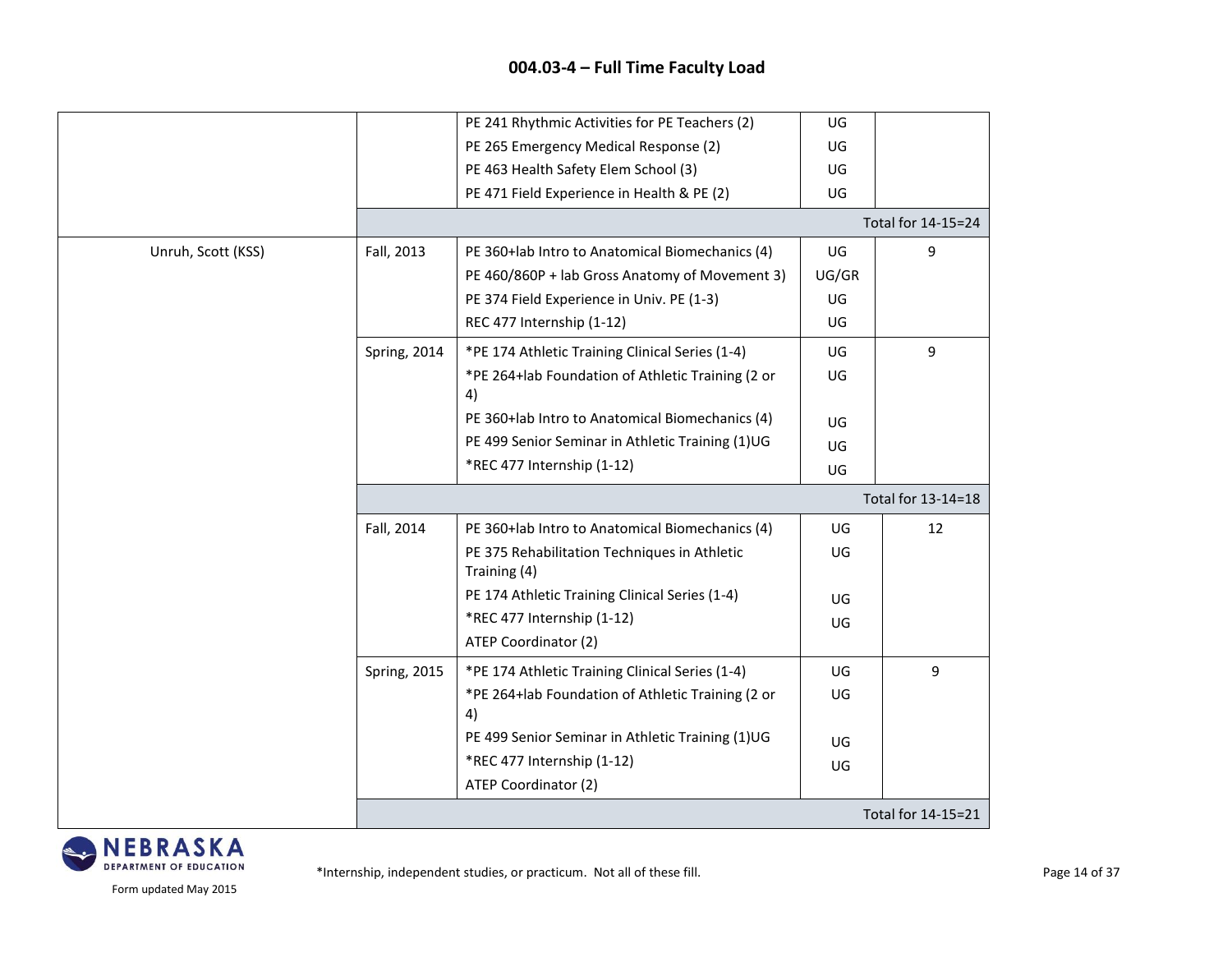| Agard, Julie (TE)  | Fall, 2013          | TE 316 Primary Grades Literacy x 3 (2)                     | UG        | 11                 |
|--------------------|---------------------|------------------------------------------------------------|-----------|--------------------|
|                    |                     | TE 317 Field Experience Literacy x 2 (1)                   | UG        |                    |
|                    |                     | Transfer Student Advisor (3)                               | UG        |                    |
|                    | Spring, 2014        | TE 316 Primary Grades Literacy x 2 (2)                     | UG        | 8                  |
|                    |                     | TE 317 Field Experience Literacy (1)                       | UG        |                    |
|                    |                     | Transfer Student Advisor (3)                               | UG        |                    |
|                    |                     |                                                            |           | Total for 13-14=24 |
|                    | Fall, 2014          | TE 316 Primary Grades Literacy x 3 (2)                     | UG        | 13                 |
|                    |                     | TE 317 Field Experience Literacy (1)                       | UG.       |                    |
|                    |                     | Transfer Student Advisor (6)                               | UG        |                    |
|                    | <b>Spring, 2015</b> | TE 316 Primary Grades Literacy x 2 (2)                     | UG        | 11                 |
|                    |                     | TE 317 Field Experience Literacy (1)                       | UG        |                    |
|                    |                     | Transfer Student Advisor (6)                               | UG        |                    |
|                    |                     |                                                            |           | Total for 14-15=24 |
| Anderson, Ken (TE) | Fall, 2013          | TE 800 Educational Research x 2 (3)                        | <b>GR</b> | 9                  |
|                    |                     | Department Chair (3)                                       |           |                    |
|                    | Spring, 2014        | TE 800 Educational Research x 2 (3)                        | <b>GR</b> | 9                  |
|                    |                     | Department Chair (3)                                       |           |                    |
|                    |                     |                                                            |           | Total for 13-14=18 |
|                    | Fall, 2014          | TE 800 Educational Research (3)                            | <b>GR</b> | 9                  |
|                    |                     | Admin Release (Chair) (6)                                  |           |                    |
|                    | <b>Spring, 2015</b> | TE 100 Teaching in a Democratic Society (3)                | GR        | 9                  |
|                    |                     | Admin Release (Chair) (6)                                  |           |                    |
|                    |                     |                                                            |           | Total for 14-15=18 |
| Bruner, Patsy (TE) | Fall, 2013          | TE 472 Management and Assessment in Middle<br>Level Cl (2) | UG        | 13                 |
|                    |                     | TE 473 Field Experience in Middle Level Cl (1)             | UG        |                    |

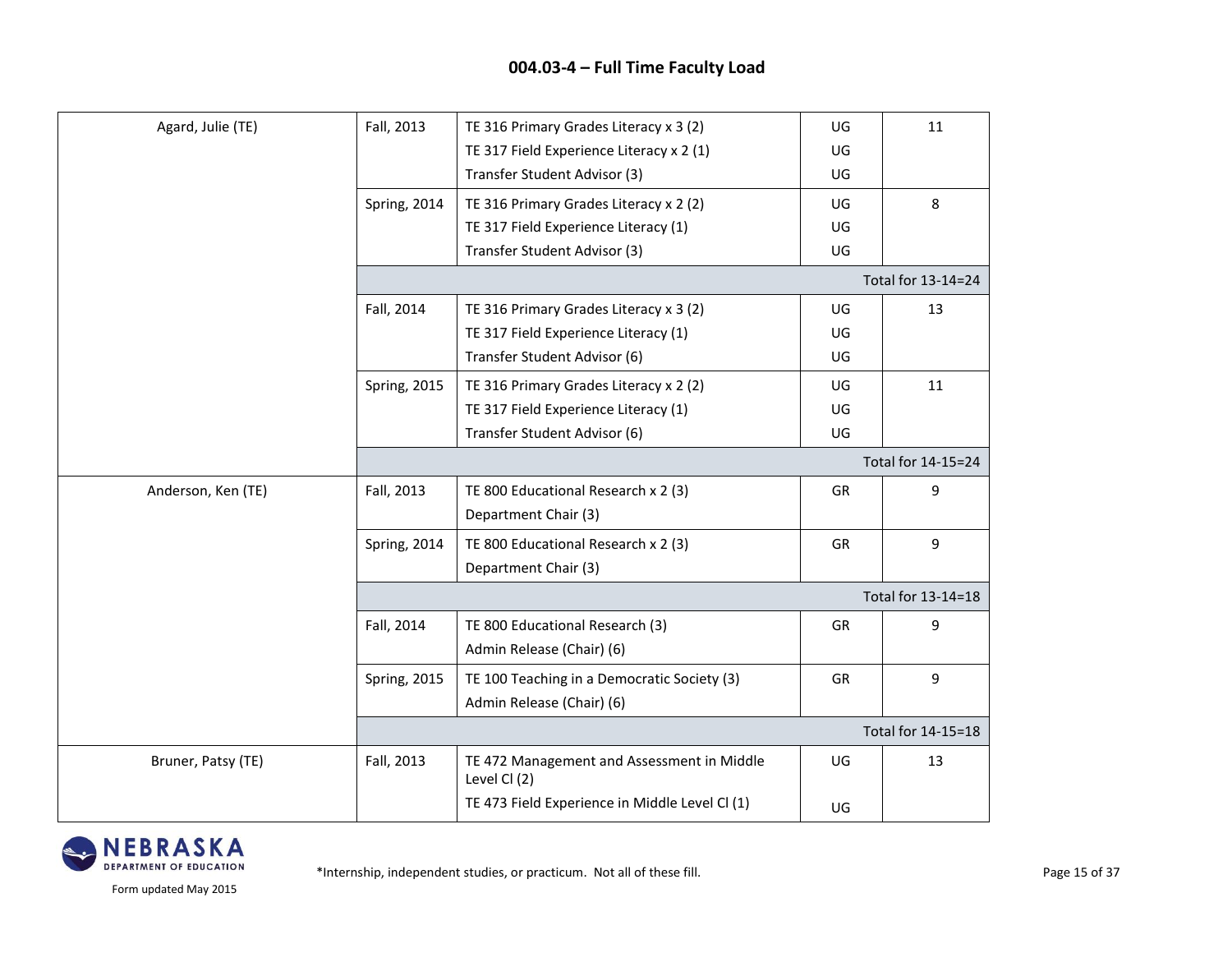|                   |                     | TE 318 Management and Assessment in<br>PreSch/Elem Cl x 2 (2)          | UG    |                      |
|-------------------|---------------------|------------------------------------------------------------------------|-------|----------------------|
|                   |                     | TE 331 Intermediate Literacy x 2 (3)                                   | UG    |                      |
|                   | Spring, 2014        | TE 318 Management and Assessment in<br>PreSch/Elem Cl x 2 (2)          | UG    | 10.5                 |
|                   |                     | TE 331 Intermediate Literacy (3)                                       | UG    |                      |
|                   |                     | TE 204 Typical/Atypical Growth and Development<br>(3)                  | UG    |                      |
|                   |                     | TE 473 Field Experience in Middle Level Cl (.5)                        | UG    |                      |
|                   |                     |                                                                        |       | Total for 13-14=23.5 |
|                   | Fall, 2014          | TE 472 Management and Assessment in Middle<br>Level Cl (2)             | UG    | 13                   |
|                   |                     | TE 473 Field Experience in Middle Level Cl (1)                         | UG    |                      |
|                   |                     | TE 318 Management and Assessment in<br>PreSch/Elem Cl x 2 (2)          | UG    |                      |
|                   |                     | TE 331 Intermediate Literacy x 2 (3)                                   | UG    |                      |
|                   | <b>Spring, 2015</b> | TE 204 Typical/Atypical Growth and Development<br>(3)                  | UG    | 10.5                 |
|                   |                     | TE 473 Field Experience in Middle Level Cl x2 (.5)                     | UG    |                      |
|                   |                     | TE 318 Management and Assessment in<br>PreSch/Elem Cl x 2 (2)          | UG    |                      |
|                   |                     | TE 331 Intermediate Literacy (3)                                       | UG    |                      |
|                   |                     |                                                                        |       | Total for 14-15=23.5 |
| Cepero, Jude (TE) | Fall, 2013          | TESE 479/879 Teaching Social Skills to Students w<br>Autism (3)        | UG/GR | 9                    |
|                   |                     | TESE 470/823P Guiding the Social and Emotional<br>Dev of Gifted (3)    | UG/GR |                      |
|                   |                     | TE 411 Inclusive Practices for Students w<br>Exceptionalities PK-8 (3) | UG    |                      |

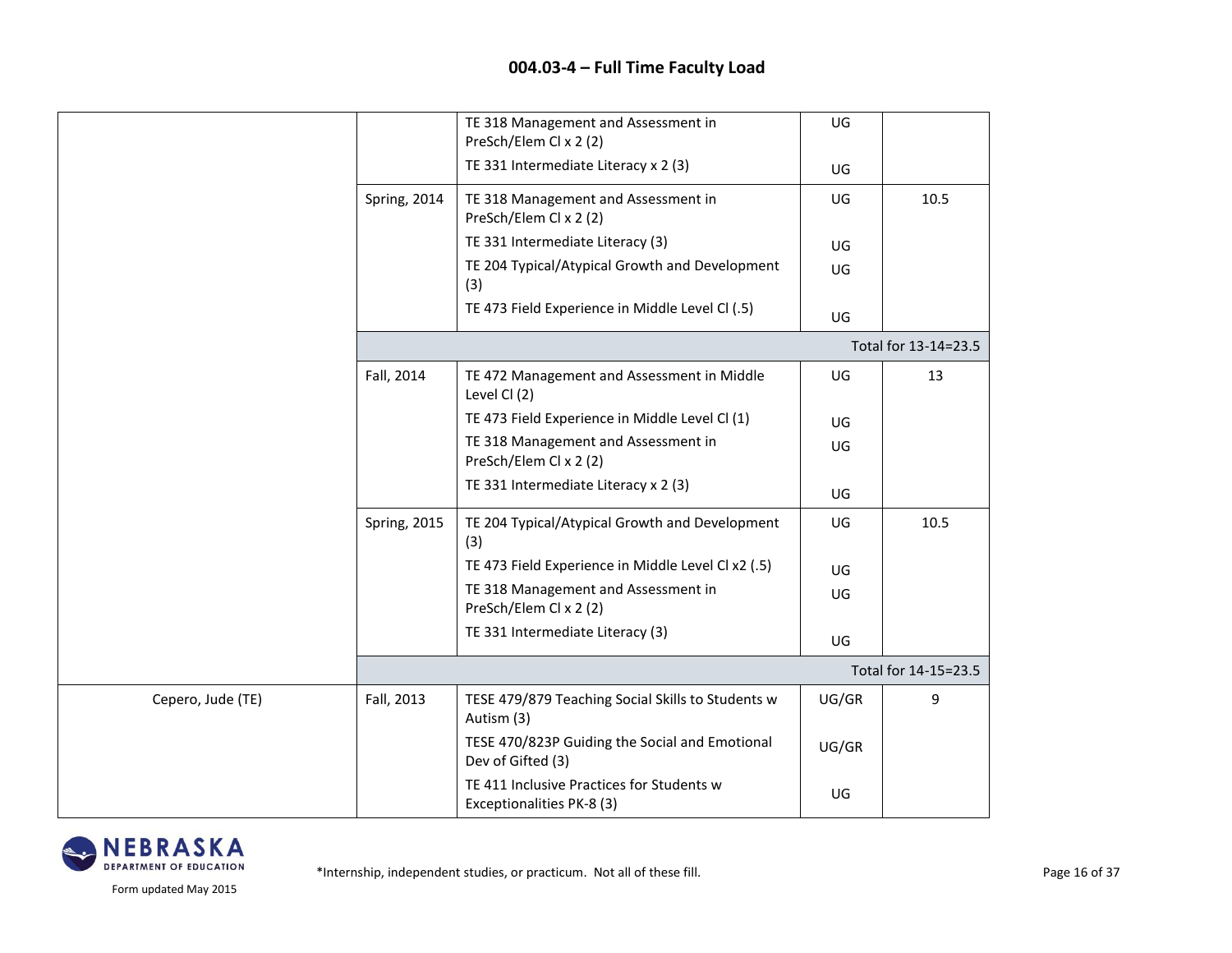|                   | Spring, 2014 | TE 411 Inclusive Practices for Students w<br>Exceptionalities PK-8 (3)     | UG        | 9                  |
|-------------------|--------------|----------------------------------------------------------------------------|-----------|--------------------|
|                   |              | TESE 826 Program Design for Gifted/Talented<br>Education (3)               | GR        |                    |
|                   |              | TESE 830 Consult/Collab with Families & Agencies<br>Ind w/disabilities (3) | GR        |                    |
|                   |              |                                                                            |           | Total for 13-14=18 |
|                   | Fall, 2014   | TESE 830 Consult/Collab with Families & Agencies<br>Ind w/disabilities (3) | GR        | 12                 |
|                   |              | TESE 469/TE822P Psychology & Education of<br>Gifted/Talented Learners (3)  | UG/GR     |                    |
|                   |              | TE 411 Inclusive Practices for Students w<br>Exceptionalities PK-8 x2 (3)  | UG        |                    |
|                   | Spring, 2015 | TESE 825 Curriculum Design & Develop<br>Gifted/Talented Ed. (3)            | <b>GR</b> | 9                  |
|                   |              | TESE 479/879 Teaching Social Skills to Students w<br>Autism (3)            | UG/GR     |                    |
|                   |              | TE 411 Inclusive Practices for Students w<br>Exceptionalities PK-8 (3)     | UG        |                    |
|                   |              |                                                                            |           | Total for 14-15=21 |
| Crow, Sherry (TE) | Fall, 2013   | TE 869 Intro to the Sch. Library (3)                                       | GR        | 9                  |
|                   |              | TE 873 Reference Services and Sources (3)                                  | GR        |                    |
|                   |              | TE 893 Field Experiences in SL (3)                                         | GR        |                    |
|                   | Spring, 2014 | TE 869 Intro to the Sch. Library (3)                                       | GR        | 9                  |
|                   |              | TE 871 Collection Development and Management<br>(3)                        | GR        |                    |
|                   |              | TE 893 Field Experiences in SL (3)                                         | GR        |                    |
|                   |              |                                                                            |           | Total for 13-14=18 |
|                   | Fall, 2014   | TE 869 Intro to the Sch. Library (3)                                       | GR        | 9                  |
|                   |              | TE 899P Special Topics (3)                                                 | GR        |                    |

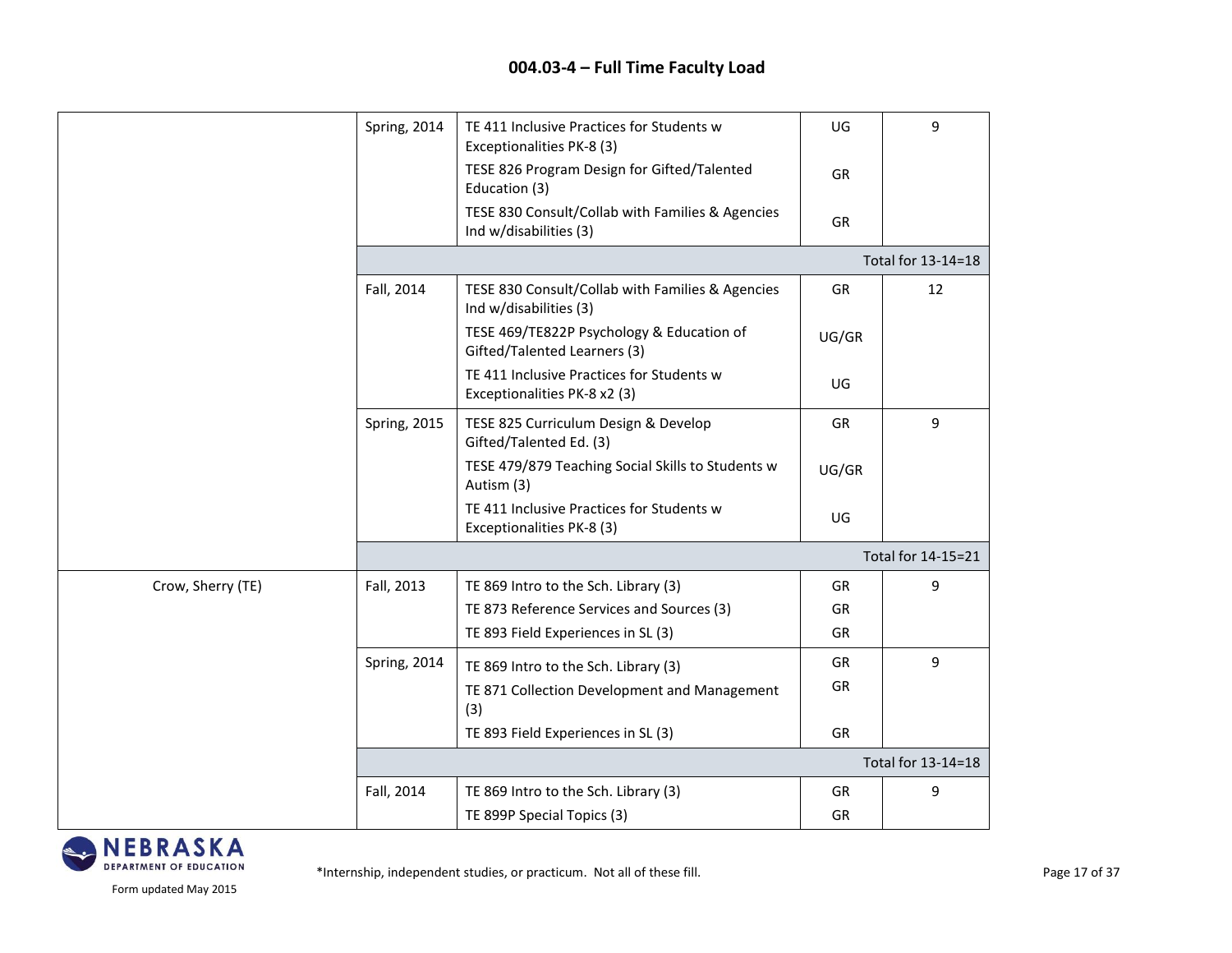|                         |                     | TE 893 Field Experiences in SL (3)                                     | GR        |                    |
|-------------------------|---------------------|------------------------------------------------------------------------|-----------|--------------------|
|                         | <b>Spring, 2015</b> | TE 866 Motivating the 21 <sup>st</sup> Century Learner (3)             | GR        | 9                  |
|                         |                     | TE 869 Intro to the Sch. Library (3)                                   | <b>GR</b> |                    |
|                         |                     | TE 893 Field Experiences in SL (3)                                     | <b>GR</b> |                    |
|                         |                     |                                                                        |           | Total for 14-15=18 |
| Fredrickson, Scott (TE) | Fall, 2013          | TE 870 Developing Web-based Portfolios (3)                             | GR        | 9                  |
|                         |                     | TE 877 Developing Web-based Ed. Environments<br>(3)                    | GR        |                    |
|                         |                     | TE 882 Teacher Development Training in Instr.<br>Tech. (3)             | GR        |                    |
|                         | Spring, 2014        | TE 878 Leadership in Instructional Technology (3)                      | GR        | 9                  |
|                         |                     | TE 887 Electronic Media Production (3)                                 | GR        |                    |
|                         |                     | TE 891 Field Experience in Instructional Technology<br>(3)             | GR        |                    |
|                         |                     | TE 892 Internship in Instructional Technology                          | GR        |                    |
|                         |                     |                                                                        |           | Total for 13-14=18 |
|                         | Fall, 2014          | TE 810 Design & Development of Instruction (3)                         | GR        | 9                  |
|                         |                     | TE 877 Developing Web-based Ed. Environments<br>(3)                    | GR        |                    |
|                         |                     | TE 885 Instructional Video Production (3)                              | GR        |                    |
|                         |                     | TE 892 Internship in Instructional Technology                          | GR        |                    |
|                         | <b>Spring, 2015</b> | TE 870 Developing Web-based Portfolios (3)                             | GR        | 9                  |
|                         |                     | TE 880 Management TE 891 Field Experience in<br>Instructional Tech (3) | GR        |                    |
|                         |                     | TE 891 Field Experience in Instructional Technology<br>(3)             | <b>GR</b> |                    |
|                         |                     | TE 892 Internship in Instructional Technology                          | GR        |                    |
|                         |                     |                                                                        |           | Total for 14-15=18 |

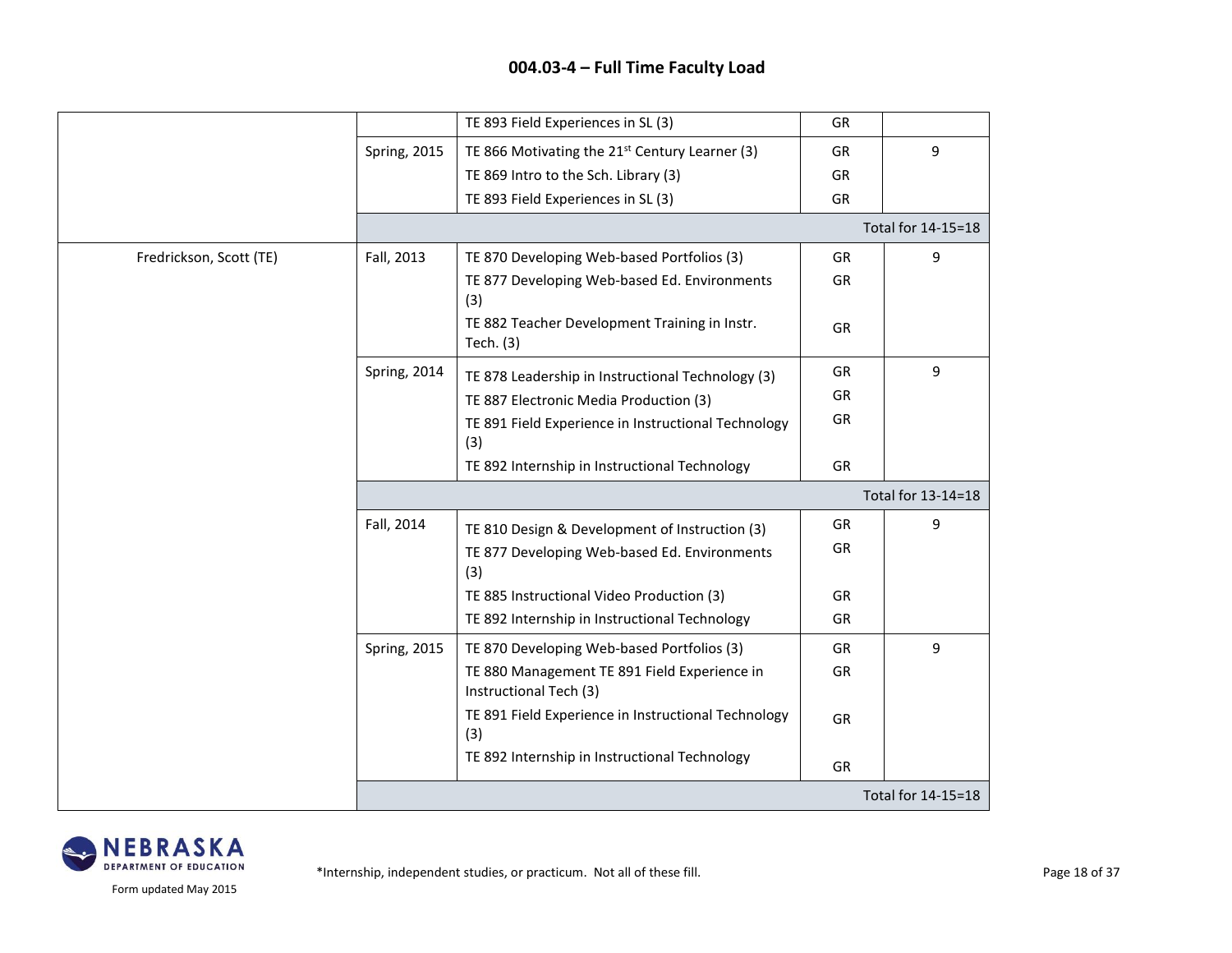| Gaskill, Martonia (TE) | Fall, 2013   | TE 803 Phil. of Edu x 2 (3)                                | GR        | 12                 |
|------------------------|--------------|------------------------------------------------------------|-----------|--------------------|
|                        |              | TE 206 Instr. Tech. and the Pre-Service Teacher x 2<br>(3) | UG        |                    |
|                        | Spring, 2014 | TE 803 Phil. of Edu x 2 (3)                                | GR        | 12                 |
|                        |              | TE 206 Instr. Tech. and the Pre-Service Teacher x 2<br>(3) | UG        |                    |
|                        |              |                                                            |           | Total for 13-14=24 |
|                        | Fall, 2014   | TE 803 Phil. of Edu x 2 (3)                                | GR        | 12                 |
|                        |              | TE 206 Instr. Tech. and the Pre-Service Teacher x 2<br>(3) | UG        |                    |
|                        | Spring, 2015 | TE 803 Phil. of Edu x 2 (3)                                | GR        | 12                 |
|                        |              | TE 206 Instr. Tech. and the Pre-Service Teacher x 2<br>(3) | UG        |                    |
|                        |              |                                                            |           | Total for 14-15=24 |
| Hansen, Tommy          | Fall, 2013   | TE 206 Instr. Tech. and the Pre-Service Teacher x 2<br>(3) | UG        | 12                 |
|                        |              | TE 845 Contemporary Theory and Practice in<br>Reading (3)  | GR        |                    |
|                        |              | TE 854 Reading in the Content Areas (3)                    | <b>GR</b> |                    |
|                        | Spring, 2014 | TE 206 Instr. Tech. and the Pre-Service Teacher x 2<br>(3) | GR        | 12                 |
|                        |              | TE 845 Contemporary Theory and Practice in<br>Reading (3)  | GR        |                    |
|                        |              | TE 854 Reading in the Content Areas (3)                    | GR        |                    |
|                        |              |                                                            |           | Total for 13-14=24 |
|                        | Fall, 2014   | TE 206 Instr. Tech. and the Pre-Service Teacher x 2<br>(3) | UG        | 12                 |
|                        |              | TE 845 Contemporary Theory and Practice in<br>Reading (3)  | GR        |                    |

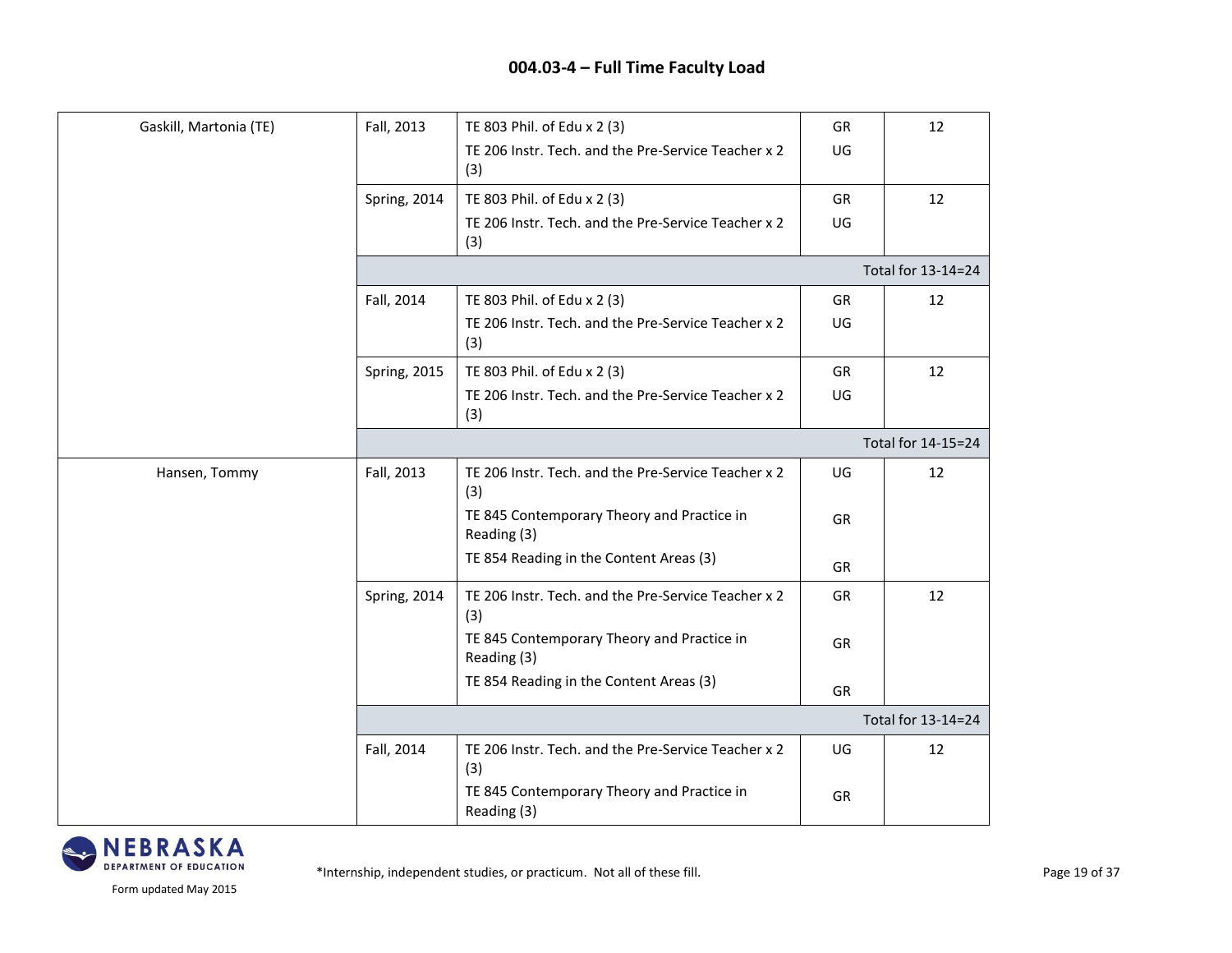|                        |                     | TE 854 Reading in the Content Areas (3)                                      | <b>GR</b> |                    |
|------------------------|---------------------|------------------------------------------------------------------------------|-----------|--------------------|
|                        | Spring, 2015        | TE 206 Instr. Tech. and the Pre-Service Teacher x 2<br>(3)                   | UG        | 12                 |
|                        |                     | TE 845 Contemporary Theory and Practice in<br>Reading (3)                    | <b>GR</b> |                    |
|                        |                     | TE 854 Reading in the Content Areas (3)                                      | <b>GR</b> |                    |
|                        |                     |                                                                              |           | Total for 14-15=24 |
| Harshbarger, Dena (TE) | Fall, 2013          | TE 351 Reading in the Content Area (2)                                       | UG        | 9                  |
|                        |                     | TE 353 Elementary Sci Methods x 2 (3)                                        | UG        |                    |
|                        |                     | TE 354 Field Exp. In Elem. School Sci, Soc. Studies,<br>and Content Area (1) | UG        |                    |
|                        | Spring, 2014        | TE 351 Reading in the Content Area (2)                                       | UG        | 9                  |
|                        |                     | TE 353 Elementary Sci Methods x 2 (3)                                        | UG        |                    |
|                        |                     | TE 354 Field Exp. In Elem. School Sci, Soc. Studies,<br>and Cont Area (1)    | UG        |                    |
|                        |                     |                                                                              |           | Total for 13-14=18 |
|                        | Fall, 2014          | TE 351 Reading in the Content Area (2)                                       | UG        | 12                 |
|                        |                     | TE 353 Elementary Sci Methods x 2 (3)                                        | UG        |                    |
|                        |                     | TE 354 Field Exp. In Elem. School Sci, Soc. Studies,<br>and Cont Area (1)    | UG        |                    |
|                        |                     | TE 853D Improvement of Inst in Elem School<br>Science (3)                    | GR        |                    |
|                        | <b>Spring, 2015</b> | TE 351 Reading in the Content Area (2)                                       | UG        | 9                  |
|                        |                     | TE 353 Elementary Sci Methods x 2 (3)                                        | UG        |                    |
|                        |                     | TE 354 Field Exp. In Elem. School Sci, Soc. Studies,<br>and Cont Area (1)    | UG        |                    |
|                        |                     |                                                                              |           | Total for 14-15=21 |
| Knipping, Ann (TE)     | Fall, 2013          | TE 306 Reading and Inclusion in K-12 Cl (2)                                  | UG        | 12                 |
|                        |                     | Dir. Of ST (8)                                                               | UG        |                    |

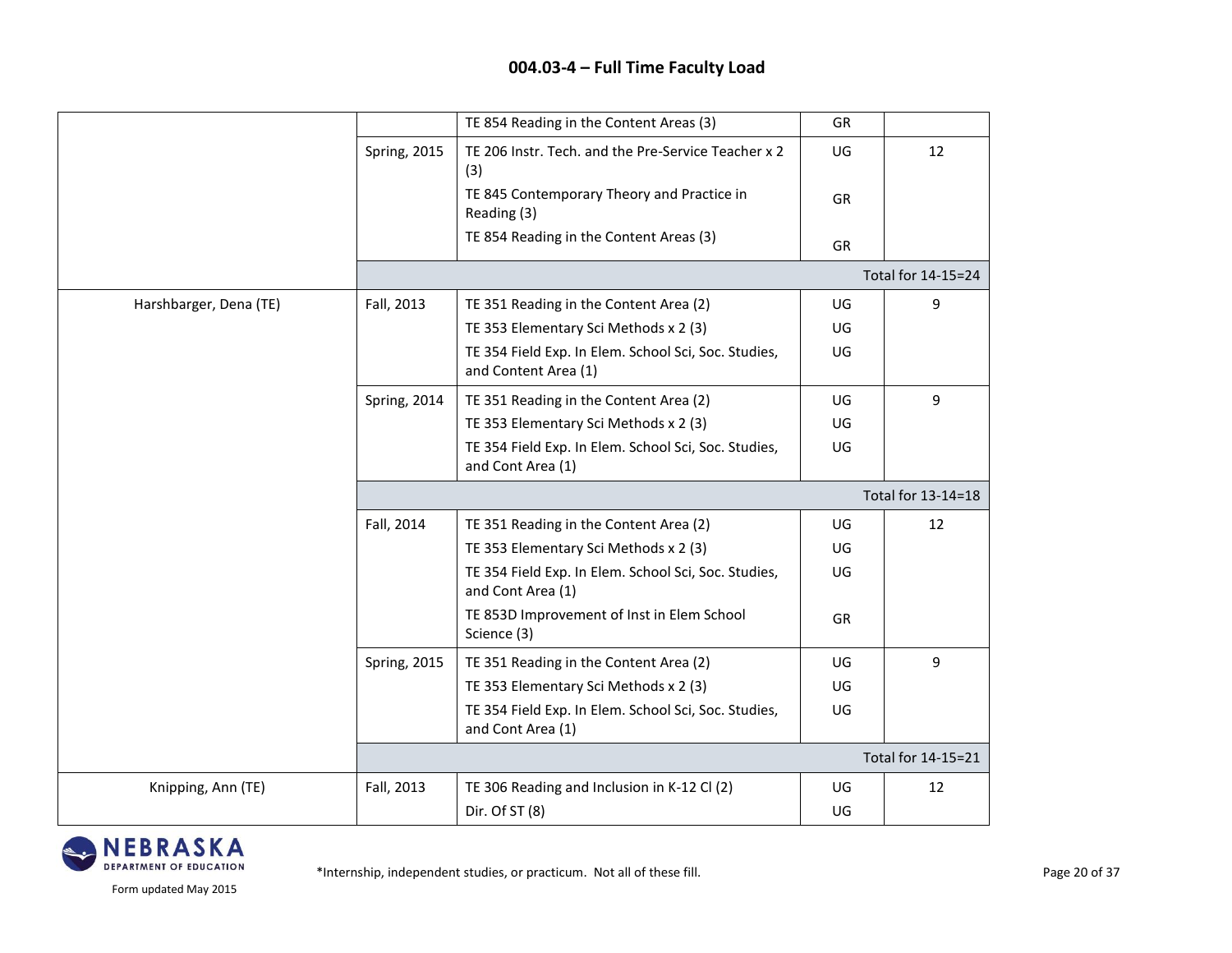|                    |                     | TE 400 Student Teaching (0-2)                            | UG    |                    |
|--------------------|---------------------|----------------------------------------------------------|-------|--------------------|
|                    | Spring, 2014        | TE 306 Reading and Inclusion in K-12 Cl (2)              | UG    | 12                 |
|                    |                     | Office of Field Exp. (8)                                 | UG    |                    |
|                    |                     | TE 400 Student Teaching (0-2)                            | UG    |                    |
|                    |                     | *TE 816a Practicum: Education (0-2)                      | GR    |                    |
|                    |                     |                                                          |       | Total for 13-14=24 |
|                    | Fall, 2014          | TE 306 Reading and Inclusion in K-12 Cl (2)              | UG    | 12                 |
|                    |                     | Office of Field Exp. (8-10)                              | UG    |                    |
|                    |                     | TE 400 Student Teaching (0-2)                            | UG    |                    |
|                    |                     | *TE 816a Practicum: Education (0-2)                      | GR    |                    |
|                    | Spring, 2015        | TE 306 Reading and Inclusion in K-12 Cl (2)              | UG    | 12                 |
|                    |                     | Office of Field Exp. (8-10)                              | UG    |                    |
|                    |                     | TE 400/836P Student Teaching (0-2)                       | UG/GR |                    |
|                    |                     |                                                          |       | Total for 14-15=24 |
| Knoell, Chris (TE) | Fall, 2013          | TE 204 Typical/Atypical Growth and Dev. (4)              | UG    | 11                 |
|                    |                     | TE 311 Math Methods I x 3 (2)                            | UG    |                    |
|                    |                     | TE 313 Field Experience: Math x 2 (.5)                   | UG    |                    |
|                    | Spring, 2014        | TE 204 Typical/Atypical Growth and Dev. (4)              | UG    | 12                 |
|                    |                     | TE 311 Math Methods I x 3 (2)                            | UG    |                    |
|                    |                     | TE 313 Field Experience: Math x 3 (.5)                   | UG    |                    |
|                    |                     | TE 473 Field Experience: Middle Level Classrooms<br>(.5) | UG    |                    |
|                    |                     |                                                          |       | Total for 13-14=23 |
|                    | Fall, 2014          | TE 204 Typical/Atypical Growth and Dev. (4)              | UG    | 11                 |
|                    |                     | TE 311 Math Methods I x 3 (2)                            | UG    |                    |
|                    |                     | TE 313 Field Experience: Math x 2 (.5)                   | UG    |                    |
|                    | <b>Spring, 2015</b> | TE 204 Typical/Atypical Growth and Dev. (4)              | UG    | 6.5                |
|                    |                     | TE 311 Math Methods I x 3 (2)                            | UG    |                    |

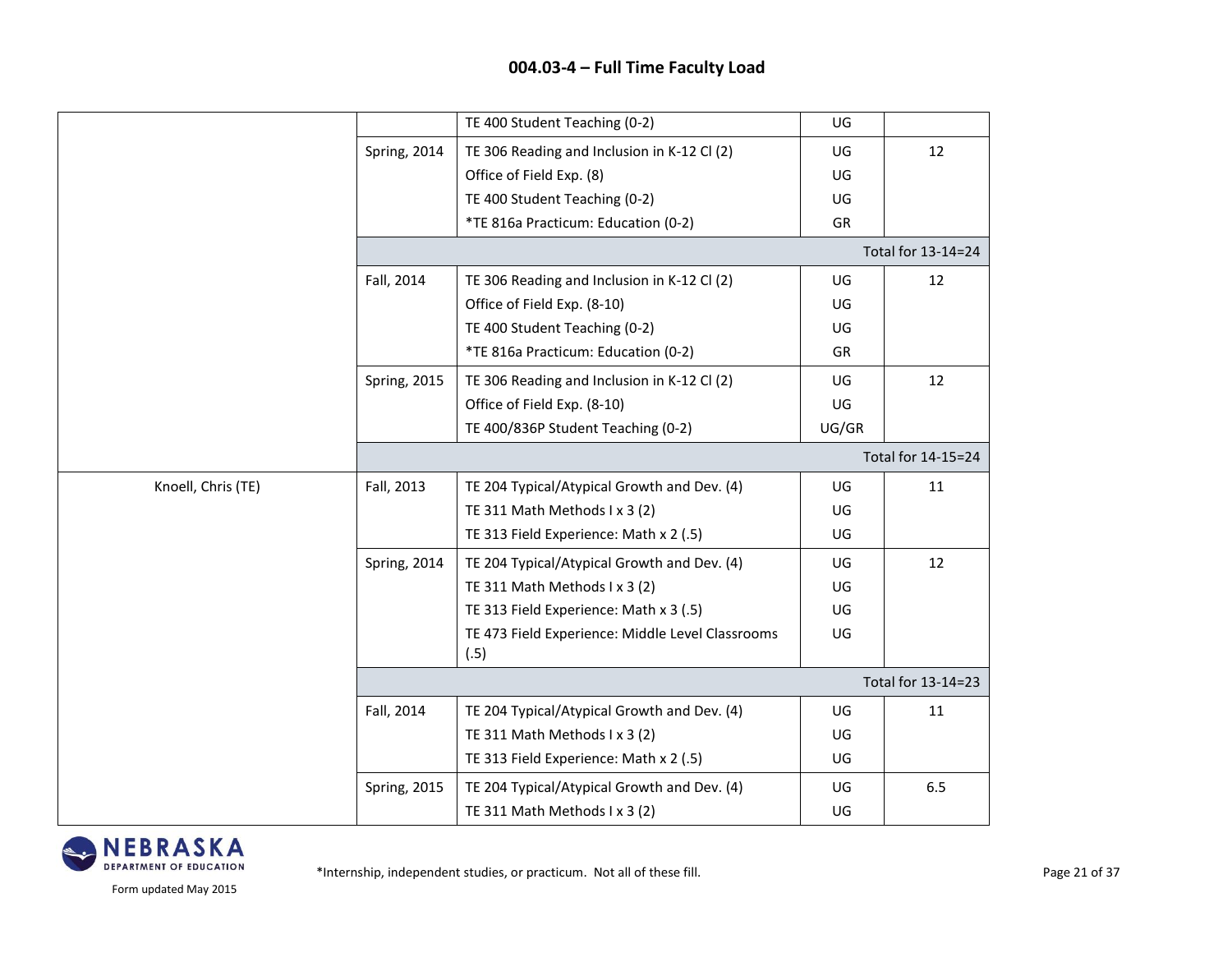|                    |                     | TE 313 Field Experience: Math x 3 (.5)                              | UG |                      |
|--------------------|---------------------|---------------------------------------------------------------------|----|----------------------|
|                    |                     |                                                                     |    | Total for 14-15=17.5 |
| Kracl, Carrie (TE) | Fall, 2013          | TE 314 Phonics and Word Study x 2 (2)                               | UG | 9                    |
|                    |                     | TE 315 Literacy Assessment x 2 (2)                                  | UG |                      |
|                    |                     | TE 317 Field Experience: Literacy (1)                               | UG |                      |
|                    | <b>Spring, 2014</b> | TE 314 Phonics and Word Study x 2 (2)                               | UG | 12                   |
|                    |                     | TE 315 Literacy Assessment x 2 (2)                                  | UG |                      |
|                    |                     | TE 317 Field Experience: Literacy (1)                               | UG |                      |
|                    |                     | TE 853C Improvement of Inst in Elem School<br>Language Arts (3)     | GR |                      |
|                    |                     |                                                                     |    | Total for 13-14=21   |
|                    | Fall, 2014          | TE 314 Phonics and Word Study x 2 (2)                               | UG | 9                    |
|                    |                     | TE 315 Literacy Assessment x 2 (2)                                  | UG |                      |
|                    |                     | TE 317 Field Experience: Literacy (1)                               | UG |                      |
|                    | <b>Spring, 2015</b> | TE 314 Phonics and Word Study x 2 (2)                               | UG | 12                   |
|                    |                     | TE 315 Literacy Assessment x 2 (2)                                  | UG |                      |
|                    |                     | TE 317 Field Experience: Literacy (1)                               | UG |                      |
|                    |                     | TE 853C Improvement of Inst in Elem School<br>Language Arts (3)     | GR |                      |
|                    |                     |                                                                     |    | Total for 14-15=21   |
| Kritzer, Jeff (TE) | Fall, 2013          | TESE 461 Legal Issues in Special Education (3)                      | UG | 9                    |
|                    |                     | TESE 437 Medical Aspects of Individuals with<br>Disabilities x2 (3) | UG |                      |
|                    | Spring, 2014        | TESE 461 Legal Issues in Special Education (3)                      | UG | 9                    |
|                    |                     | TESE 437 Medical Aspects of Individuals with<br>Disabilities (3)9   | UG |                      |
|                    |                     | TE 188 General Studies Portal (3)                                   | UG |                      |
|                    |                     |                                                                     |    | Total for 13-14=18   |

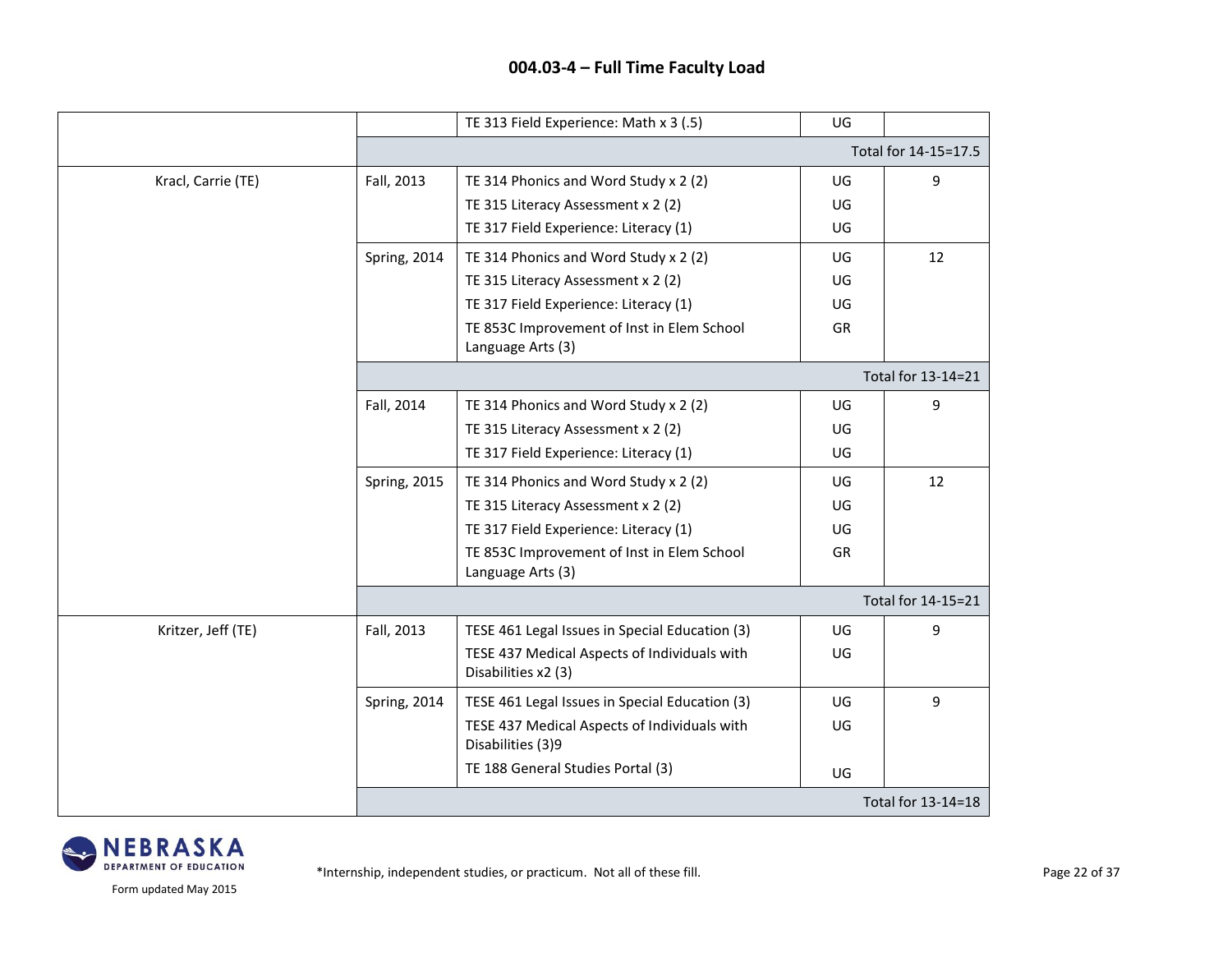|                        | Fall, 2014          | TESE 461 Legal Issues in Special Education (3)                      | UG        | 12                 |
|------------------------|---------------------|---------------------------------------------------------------------|-----------|--------------------|
|                        |                     | TESE 437 Medical Aspects of Individuals with<br>Disabilities x2 (3) | UG        |                    |
|                        |                     | TE 899 Special Topics (3)                                           | GR        |                    |
|                        | <b>Spring, 2015</b> | TE 188 General Studies Portal (3)                                   | UG        | 9                  |
|                        |                     | TESE 461 Legal Issues in Special Education (3)                      | UG        |                    |
|                        |                     | TESE 437 Medical Aspects of Individuals with<br>Disabilities x2 (3) | UG        |                    |
|                        |                     |                                                                     |           | Total for 14-15=21 |
| Lilienthal, Linda (TE) | Fall, 2013          | TE 816A Practicum: Education (2)                                    | GR        | 12                 |
|                        |                     | TE 846 Diagnosis/Correction of Reading Difficulties<br>(3)          | GR        |                    |
|                        |                     | TE 897 Seminar in Education (3)                                     | GR        |                    |
|                        |                     | TE 314 Phonics and Word Study (2)                                   | UG        |                    |
|                        |                     | TE 315 Literacy Assessment (2)                                      | UG        |                    |
|                        | Spring, 2014        | TE 816A Practicum: Education (3)                                    | GR        | 9                  |
|                        |                     | TE 816B Practicum: Reading (3)                                      | GR        |                    |
|                        |                     | TE 846 Diagnosis/Correction of Reading Difficulties<br>(3)          | GR        |                    |
|                        |                     |                                                                     |           | Total for 13-14=21 |
|                        | Fall, 2014          | TE 816A Practicum: Education (2)                                    | GR        | 12                 |
|                        |                     | TE 846 Diagnosis/Correction of Reading Difficulties<br>(3)          | GR        |                    |
|                        |                     | TE 897 Seminar in Education (3)                                     | <b>GR</b> |                    |
|                        |                     | TE 314 Phonics and Word Study (2)                                   | UG        |                    |
|                        |                     | TE 315 Literacy Assessment (2)                                      | UG        |                    |
|                        | Spring, 2015        | TE 816A Practicum: Education (3)                                    | <b>GR</b> | 9                  |
|                        |                     | TE 816B Practicum: Reading (3)                                      | <b>GR</b> |                    |

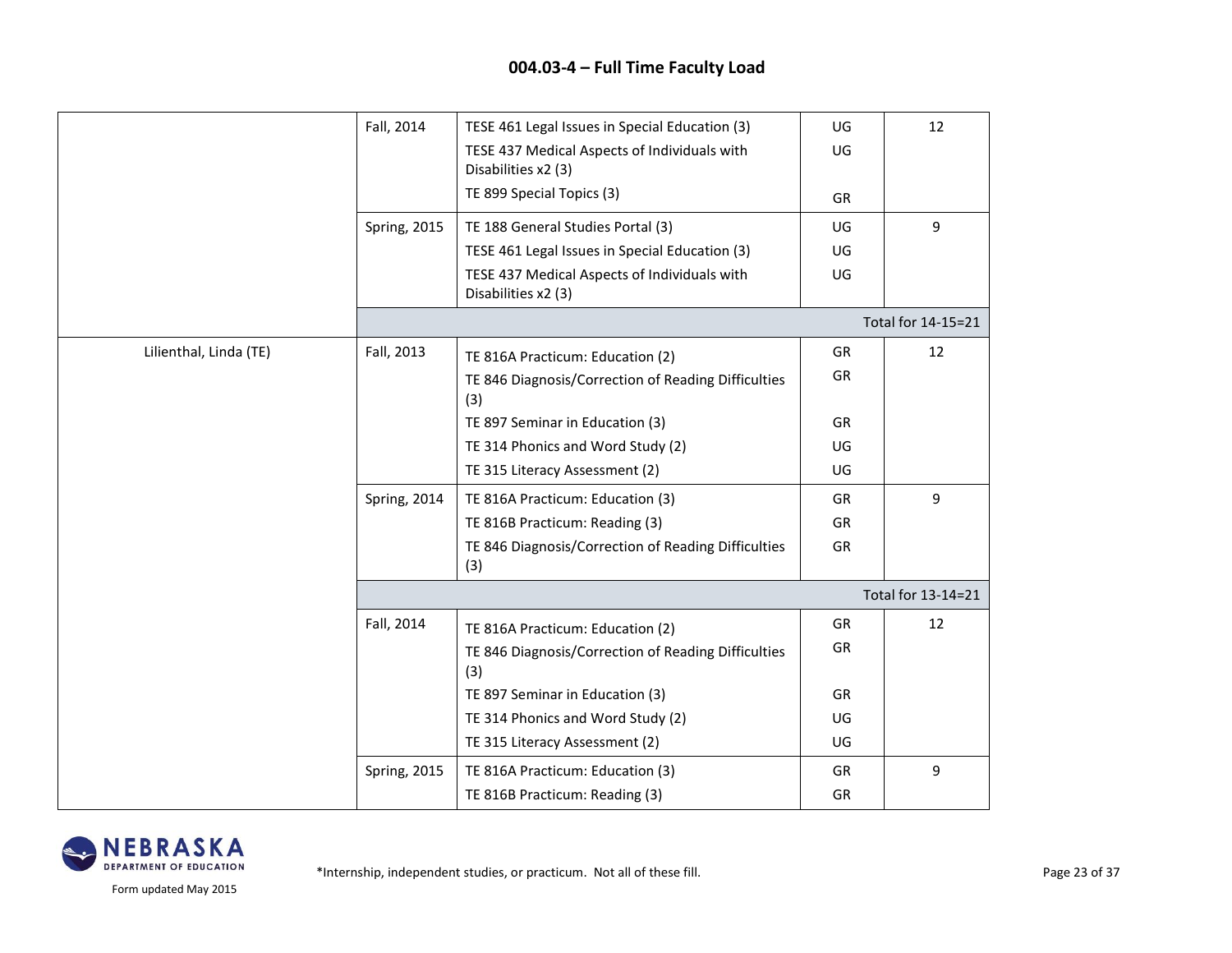|                       |                     | TE 846 Diagnosis/Correction of Reading Difficulties<br>(3)                                         | GR        |                    |
|-----------------------|---------------------|----------------------------------------------------------------------------------------------------|-----------|--------------------|
|                       |                     |                                                                                                    |           | Total for 14-15=21 |
| McCarty, Wendy (TE)   | Fall, 2013          | TE 403 Professional Knowledge and Skills:II (6)<br>Transitional Certification Program Director (3) | UG        | 9                  |
|                       | Spring, 2014        | TE 832 Professional Skills & Knowledge II (6)                                                      | GR        | 12                 |
|                       |                     | TE 833 Context of Education (6)                                                                    | GR        |                    |
|                       |                     |                                                                                                    |           | Total for 13-14=21 |
|                       | Fall, 2014          | TE 832 Professional Skills & Knowledge II (6)                                                      | GR        | 12                 |
|                       |                     | TE 833 Context of Education (6)                                                                    | <b>GR</b> |                    |
|                       | Spring, 2015        | TE 832 Professional Skills & Knowledge II (6)                                                      | <b>GR</b> | 12                 |
|                       |                     | TE 833 Context of Education (6)                                                                    | GR        |                    |
|                       |                     |                                                                                                    |           | Total for 14-15=24 |
| Moeller, Lynn (TE)    | Fall, 2013          | <b>Transitional Certification Program</b>                                                          |           | 12                 |
|                       | Spring, 2014        |                                                                                                    |           |                    |
|                       |                     |                                                                                                    |           | Total for 13-14=12 |
|                       | Fall, 2014          | TE 831P Professional Skills & Knowledge I (6)<br>TE 836 Post-Bacc. Student Teaching (6)            | GR<br>GR  | 12                 |
|                       | <b>Spring, 2015</b> | TE 834P Transitional Student Teaching I (3)                                                        | <b>GR</b> | 9                  |
|                       |                     | TE 845P Transitional Student Teaching II (3)                                                       | GR        |                    |
|                       |                     | TCP Supervision (3)                                                                                | GR        |                    |
|                       |                     |                                                                                                    |           | Total for 14-15=21 |
| Mollenkopf, Dawn (TE) | Fall, 2013          | TE 341 Foundations of Early Childhood Education<br>(2)                                             | UG        | 7                  |
|                       |                     | TE 342 Literacy Methods for the Preschool Teacher<br>(2)                                           | UG        |                    |
|                       |                     |                                                                                                    |           |                    |

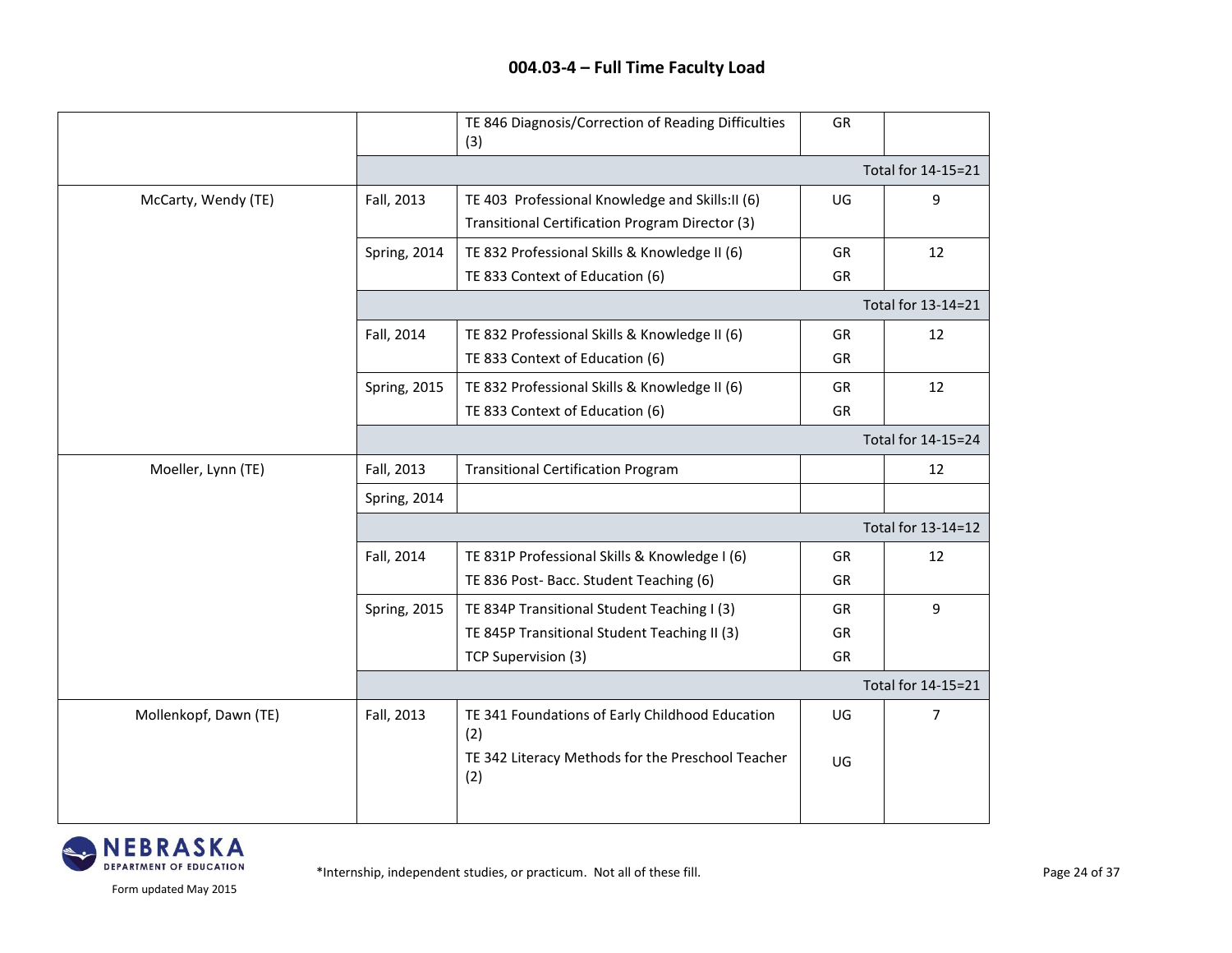|                        |              | TE 852 Issues and Trends in Early Childhood<br>Education (3)                                       | GR |                      |
|------------------------|--------------|----------------------------------------------------------------------------------------------------|----|----------------------|
|                        | Spring, 2014 | TE 341 Foundations of Early Childhood Education<br>(2)                                             | UG | $\overline{7}$       |
|                        |              | TE 342 Literacy Methods for the Preschool Teacher<br>(2)                                           | UG |                      |
|                        |              | TE 857 Early Communication, Language and<br>Literacy (3)                                           | GR |                      |
|                        |              |                                                                                                    |    | Total for 13-14=14   |
|                        | Fall, 2014   | TE 341 Foundations of Early Childhood Education<br>(2)                                             | UG | 10                   |
|                        |              | TE 342 Literacy Methods for the Preschool Teacher<br>(2)                                           | UG |                      |
|                        |              | TE 852 Issues and Trends in Early Childhood<br>Education (3)                                       | GR |                      |
|                        |              | TE 899 Special Topics (3)                                                                          | GR |                      |
|                        | Spring, 2015 | TE 341 Foundations of Early Childhood Education<br>(2)                                             | UG | 10.5                 |
|                        |              | TE 342 Literacy Methods for the Preschool Teacher<br>(2)                                           | UG |                      |
|                        |              | TE 852 Issues and Trends in Early Childhood<br>Education (3)                                       | GR |                      |
|                        |              | TESE 334 Assess & Intervention (3)                                                                 | UG |                      |
|                        |              | TESE 334+lab Assess & Intervention (.5)                                                            | UG |                      |
|                        |              |                                                                                                    |    | Total for 14-15=20.5 |
| Montgomery, Donna (TE) | Fall, 2013   | TESE 816C Practicum in Gifted/Talented Education<br>/ TESE 816D Practicum in Special Education (3) | GR | 12                   |
|                        |              | TESE 462 Assessment in Program Planning in<br>Special Education (4)                                | UG |                      |

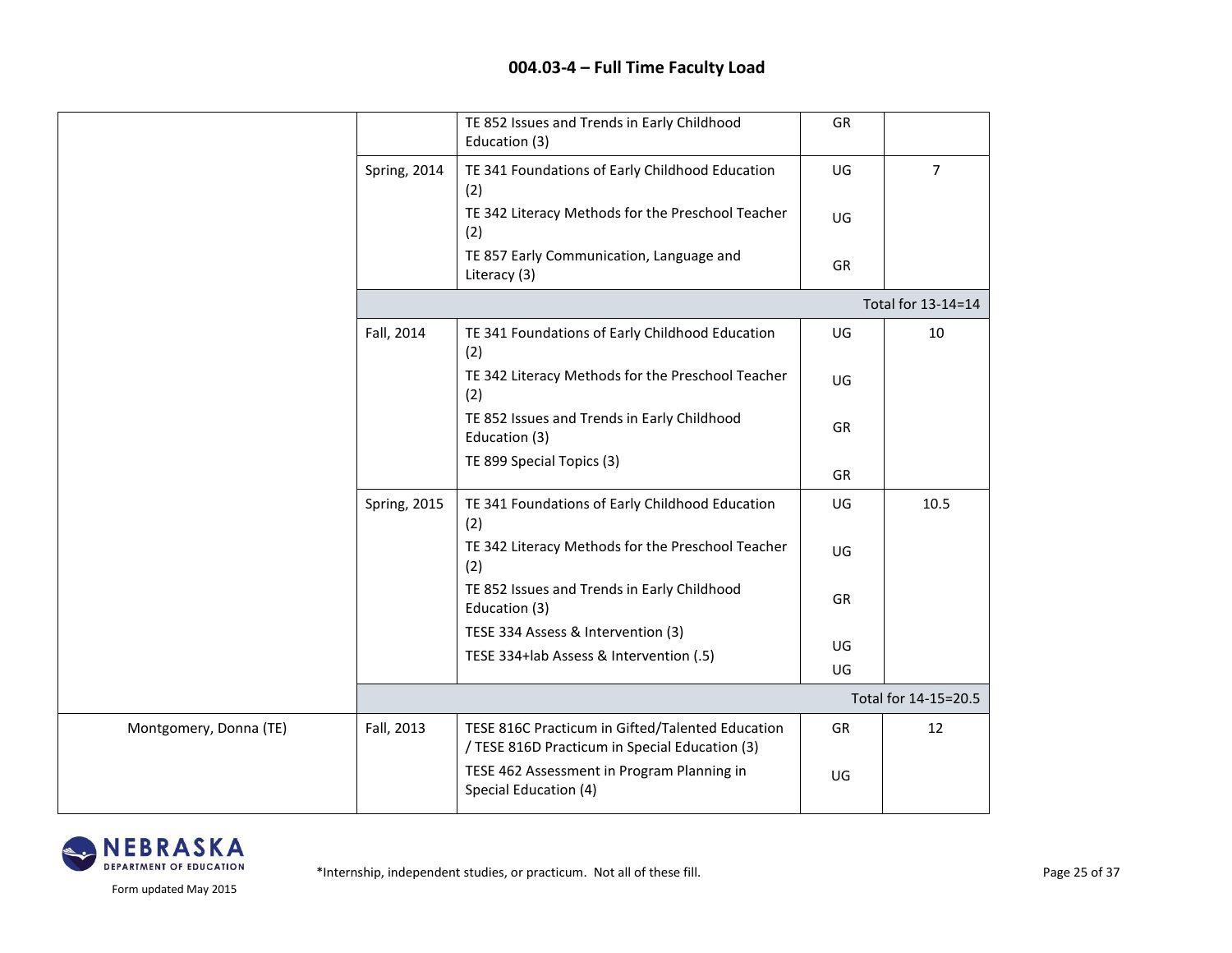|                       |                     | TESE 467 Behavioral Interventions for Indiv. With<br>Disabilities (2)<br>TESE 867 Applied and Functional Behavior Analysis | UG        |                    |
|-----------------------|---------------------|----------------------------------------------------------------------------------------------------------------------------|-----------|--------------------|
|                       |                     | (3)                                                                                                                        | GR        |                    |
|                       | Spring, 2014        | TESE 462 Assessment in Program Planning in<br>Special Education (4)                                                        | UG        | 9                  |
|                       |                     | TESE 467 Behavioral Interventions for Indiv. With<br>Disabilities (2)                                                      | UG        |                    |
|                       |                     | TESE 816D Practicum in Special Education (3)                                                                               | <b>GR</b> |                    |
|                       |                     |                                                                                                                            |           | Total for 13-14=21 |
|                       | Fall, 2014          | *TESE 816C Practicum in Gifted/Talented<br>Education /*TESE 816D Practicum in Special                                      | GR        | 12                 |
|                       |                     | Education (3)<br>TESE 462 Assessment in Program Planning in                                                                | UG        |                    |
|                       |                     | Special Education (4)<br>TESE 467 Behavioral Interventions for Indiv. With                                                 | UG        |                    |
|                       |                     | Disabilities (2)<br>TESE 867 Applied and Functional Behavior Analysis<br>(3)                                               | <b>GR</b> |                    |
|                       | <b>Spring, 2015</b> | *TESE 816C Practicum in Gifted/Talented<br>Education / *TESE 816D Practicum in Special                                     | <b>GR</b> | 12                 |
|                       |                     | Education (3)<br>TESE 462 Assessment in Program Planning in<br>Special Education (4)                                       | UG        |                    |
|                       |                     | TESE 467 Behavioral Interventions for Indiv. With<br>Disabilities (2)                                                      | UG        |                    |
|                       |                     | TESE 867 Applied and Functional Behavior Analysis<br>(3)                                                                   | GR        |                    |
|                       |                     |                                                                                                                            |           | Total for 14-15=24 |
| Potthoff, Dennis (TE) | Fall, 2013          | TE 100 Teaching in a Democratic Society (3)                                                                                | UG        | 12                 |

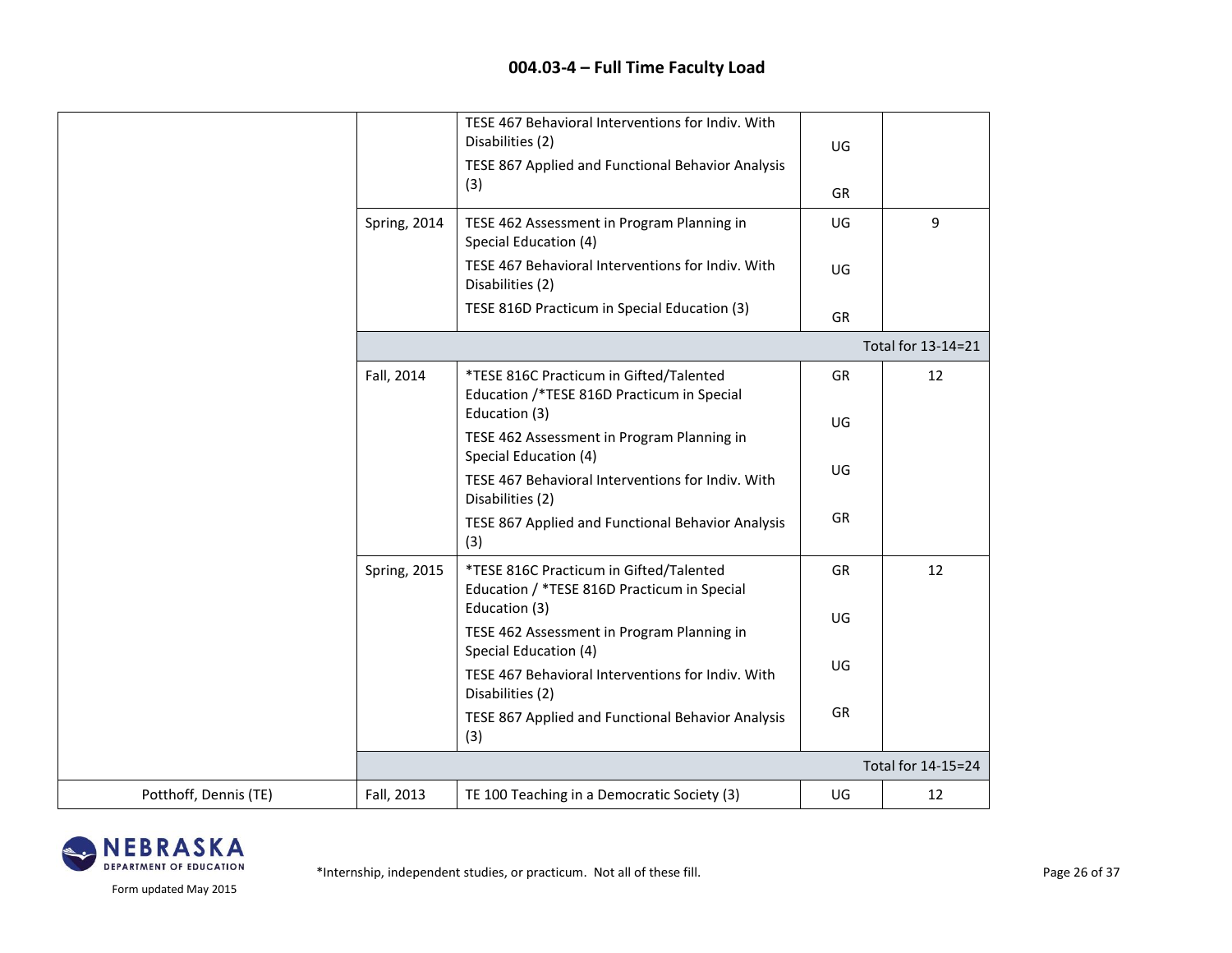|                     |                     | American Democracy Project Release (3)<br>Associate Dean (6)                                                                                                                                                                |                      |                    |  |  |  |
|---------------------|---------------------|-----------------------------------------------------------------------------------------------------------------------------------------------------------------------------------------------------------------------------|----------------------|--------------------|--|--|--|
|                     | Spring, 2014        | TE 100 Teaching in a Democratic Society (3)<br>American Democracy Project Release (3)<br>Associate Dean (6)                                                                                                                 | UG                   | 12                 |  |  |  |
|                     |                     | Total for 13-14=24                                                                                                                                                                                                          |                      |                    |  |  |  |
|                     | Fall, 2014          | TE 100 Teaching in a Democratic Society (3)<br>American Democracy Project Release (3)<br>Associate Dean (6)                                                                                                                 | UG                   | 12                 |  |  |  |
|                     | <b>Spring, 2015</b> | Left UNK                                                                                                                                                                                                                    |                      |                    |  |  |  |
|                     |                     |                                                                                                                                                                                                                             |                      | Total for 14-15=12 |  |  |  |
| Siegal, Miriam (TE) | Fall, 2013          | TE 351 Reading in the Content Area (2)<br>TE 352 Elementary Social Studies Methods x2 (3)<br>TE 354 Field Expr. in Elem. Sch. Science, Soc.<br>Studies, & Con. Area Rdg. (1)                                                | UG<br>UG<br>UG       | 12                 |  |  |  |
|                     |                     | TE 100 Teaching in a Democratic Society (3)                                                                                                                                                                                 | UG                   |                    |  |  |  |
|                     | <b>Spring, 2014</b> | TE 351 Reading in the Content Area (2)<br>TE 352 Elementary Social Studies Methods x2 (3)<br>TE 354 Field Expr. in Elem. Sch. Science, Soc.<br>Studies, & Con. Area Rdg. (1)                                                | UG<br>UG<br>UG       | 12                 |  |  |  |
|                     |                     | TE 411 Incl Practices for Students<br>w/Exceptionalities in PK-8 Clsrms (3)                                                                                                                                                 | UG                   |                    |  |  |  |
|                     |                     |                                                                                                                                                                                                                             |                      | Total for 13-14=24 |  |  |  |
|                     | Fall, 2014          | TE 351 Reading in the Content Area (2)<br>TE 352 Elementary Social Studies Methods x2 (3)<br>TE 354 Field Expr. in Elem. Sch. Science, Soc.<br>Studies, & Con. Area Rdg. (1)<br>TE 100 Teaching in a Democratic Society (3) | UG<br>UG<br>UG<br>UG | 12                 |  |  |  |
|                     |                     |                                                                                                                                                                                                                             |                      |                    |  |  |  |

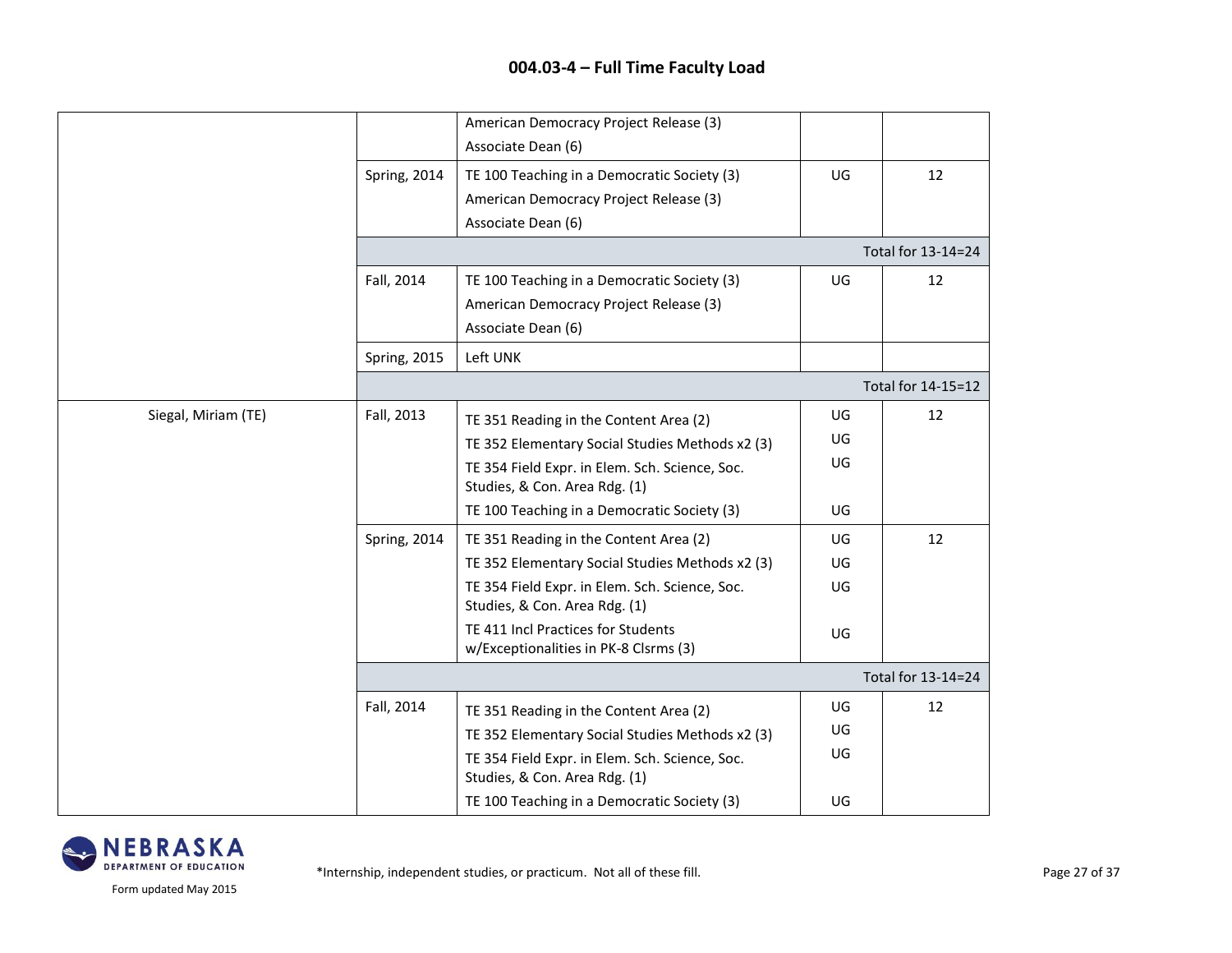|                        | <b>Spring, 2015</b> | TE 351 Reading in the Content Area (2)<br>TE 352 Elementary Social Studies Methods x2 (3)<br>TE 354 Field Expr. in Elem. Sch. Science, Soc.<br>Studies, & Con. Area Rdg. (1)<br>TE 411 Incl Practices Students w/except PK-8<br>Classrooms (3) | UG<br>UG<br>UG<br>UG | 12                 |
|------------------------|---------------------|------------------------------------------------------------------------------------------------------------------------------------------------------------------------------------------------------------------------------------------------|----------------------|--------------------|
|                        |                     |                                                                                                                                                                                                                                                |                      | Total for 14-15=24 |
| Stirtz, Gerry (TE)     | Fall, 2013          | Director of Service Learning Office (12)                                                                                                                                                                                                       | UG                   | 12                 |
|                        | Spring 2014         | Director of Service Learning Office (12)                                                                                                                                                                                                       | UG                   | 12                 |
|                        |                     |                                                                                                                                                                                                                                                |                      | Total for 13-14=24 |
|                        | Fall, 2014          | Director of Service Learning Office (12)                                                                                                                                                                                                       | UG                   | 12                 |
|                        | Spring, 2015        | Director of Service Learning Office (12)                                                                                                                                                                                                       | UG                   | 12                 |
|                        |                     |                                                                                                                                                                                                                                                |                      | Total for 14-15=24 |
| Strawhecker, Jane (TE) | Fall, 2013          | TE 312 Math Methods II x2 (2)                                                                                                                                                                                                                  | UG                   | 9                  |
|                        |                     | TE 313 Field Expr.: Math x2 (1)                                                                                                                                                                                                                | UG                   |                    |
|                        |                     | Assistant Department Chair (3)                                                                                                                                                                                                                 |                      |                    |
|                        | <b>Spring, 2014</b> | TE 312 Math Methods II x3 (2)                                                                                                                                                                                                                  | UG                   | 11                 |
|                        |                     | TE 313 Field Expr.: Math x2 (1)                                                                                                                                                                                                                | UG                   |                    |
|                        |                     | <b>Assistant Department Chair (3)</b>                                                                                                                                                                                                          |                      |                    |
|                        |                     |                                                                                                                                                                                                                                                |                      | Total for 13-14=20 |
|                        | Fall, 2014          | TE 312 Math Methods II x2 (2)                                                                                                                                                                                                                  | UG                   | 8                  |
|                        |                     | TE 313 Field Expr.: Math x2 (.5)                                                                                                                                                                                                               | UG                   |                    |
|                        |                     | <b>Assistant Department Chair (3)</b>                                                                                                                                                                                                          |                      |                    |
|                        | <b>Spring, 2015</b> | TE 312 Math Methods II x2 (2)                                                                                                                                                                                                                  | UG                   | 8                  |
|                        |                     | TE 313 Field Expr.: Math x2 (.5)                                                                                                                                                                                                               | UG                   |                    |
|                        |                     | <b>Assistant Department Chair (3)</b>                                                                                                                                                                                                          |                      |                    |
|                        |                     |                                                                                                                                                                                                                                                |                      | Total for 14-15=16 |

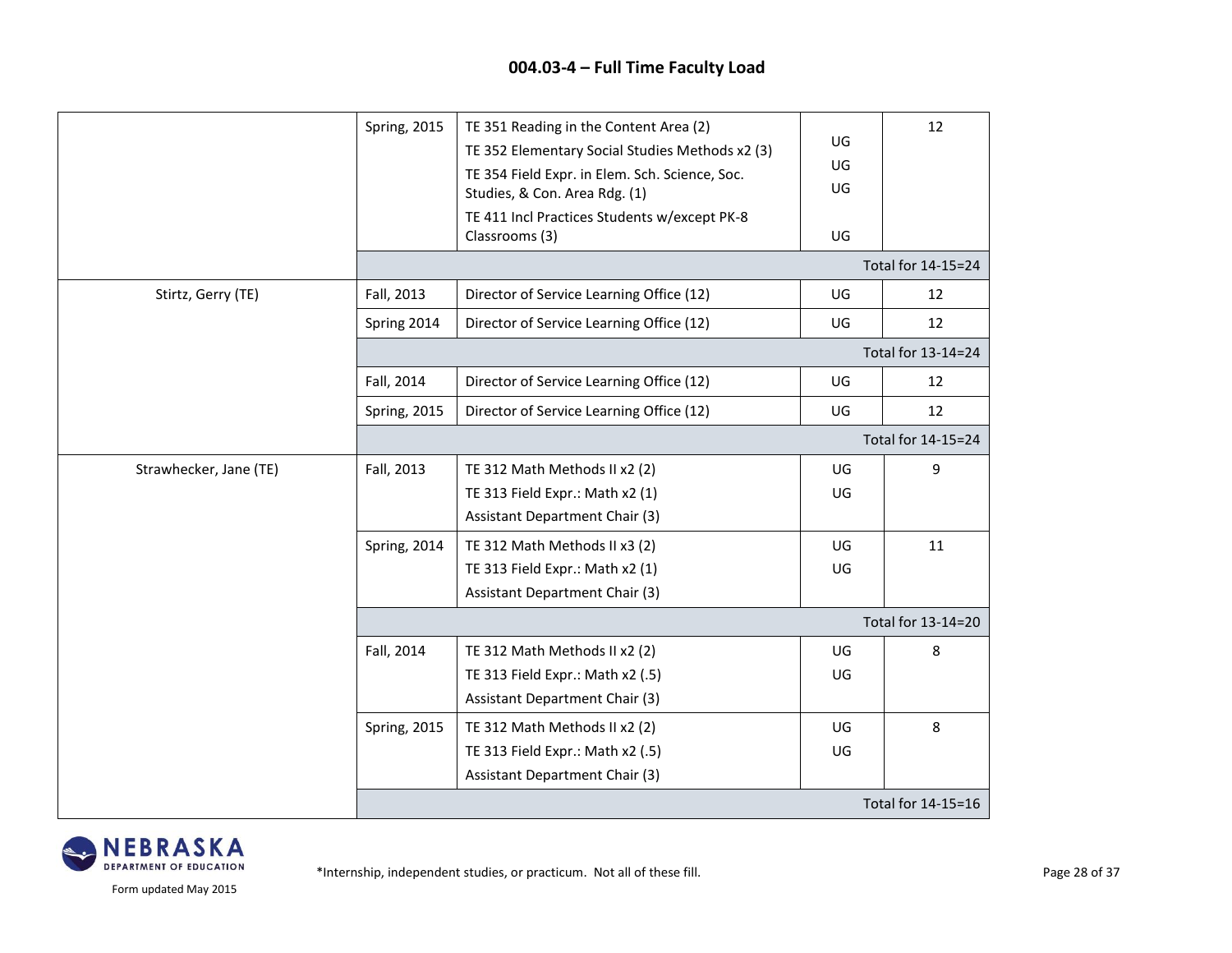| Thompson, Paula (TE) | Fall, 2013           | TE 348 Math, Science, and Soc. Studies for Children<br>$0-8(3)$ | UG | 10.5               |  |  |
|----------------------|----------------------|-----------------------------------------------------------------|----|--------------------|--|--|
|                      |                      | TE 343 Methods of Inclusive Education Birth-3 (3)               | UG |                    |  |  |
|                      |                      | TE 344 Methods of Inclusive Education Ages 4-8 (3)              | UG |                    |  |  |
|                      |                      | *TE 345 Field Expr .: Early Childhood Unified x4 (.5)           | UG |                    |  |  |
|                      |                      | <b>Student Teaching Supervision (.5)</b>                        |    |                    |  |  |
|                      | Spring, 2014         | TE 348 Math, Science, and Soc. Studies for Children<br>$0-8(3)$ | UG | 10                 |  |  |
|                      |                      | TE 343 Methods of Inclusive Education Birth-3 (3)               | UG |                    |  |  |
|                      |                      | TE 344 Methods of Inclusive Education Ages 4-8 (3)              | UG |                    |  |  |
|                      |                      | *TE 345 Field Expr.: Early Childhood Unified x2 (.5)            | UG |                    |  |  |
|                      | Total for 13-14=20.5 |                                                                 |    |                    |  |  |
|                      | Fall, 2014           | TE 348 Math, Science, and Soc. Studies for Children<br>$0-8(3)$ | UG | 10                 |  |  |
|                      |                      | TE 343 Methods of Inclusive Education Birth-3 (3)               | UG |                    |  |  |
|                      |                      | TE 344 Methods of Inclusive Education Ages 4-8 (3)              | UG |                    |  |  |
|                      |                      | *TE 345 Field Expr.: Early Childhood Unified x4 (.5)            | UG |                    |  |  |
|                      | <b>Spring, 2015</b>  | TE 348 Math, Science, and Soc. Studies for Children<br>$0-8(3)$ | UG | 11                 |  |  |
|                      |                      | TE 343 Methods of Inclusive Education Birth-3 x2<br>(3)         | UG |                    |  |  |
|                      |                      | TE 344 Methods of Inclusive Education Ages 4-8 x2<br>(3)        | UG |                    |  |  |
|                      |                      | *TE 345 Field Expr.: Early Childhood Unified x2 (.5)            |    |                    |  |  |
|                      |                      | TE 346 Early Childhood Prog Admin (1)                           | UG |                    |  |  |
|                      |                      |                                                                 | UG |                    |  |  |
|                      |                      |                                                                 |    | Total for 14-15=21 |  |  |
| Tracy, Glenn (TE)    | Fall, 2013           | TE 100 Teaching in a Democratic Society x2 (3)                  | UG | 12                 |  |  |
|                      |                      | TE 327 Intro to Language Minority Students (2)                  | UG |                    |  |  |

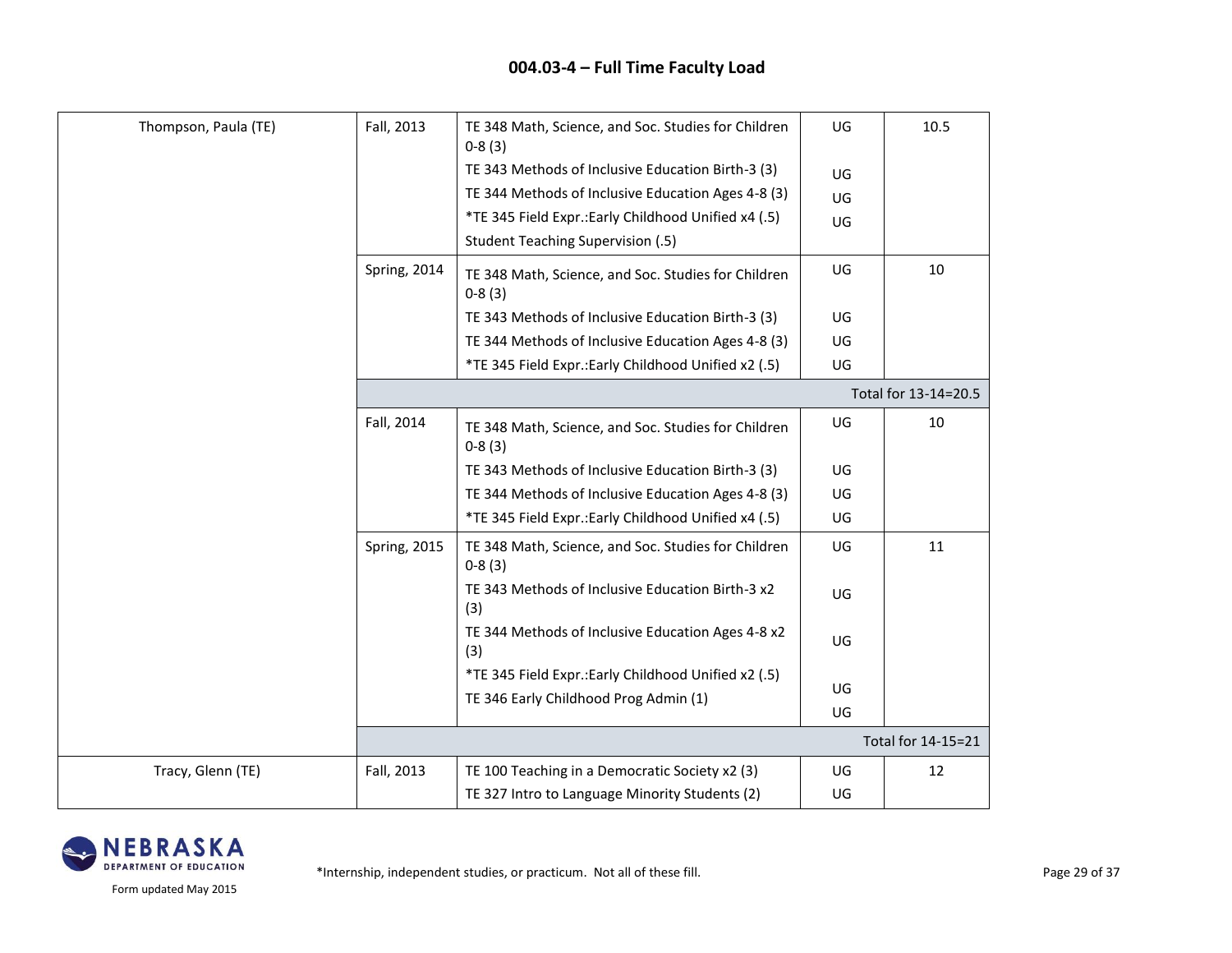|                           |                     | TE 188 Portal (3)                                                     | UG    |                    |
|---------------------------|---------------------|-----------------------------------------------------------------------|-------|--------------------|
|                           |                     | TE 408/808P Human Relations (1)                                       | UG/GR |                    |
|                           | Spring, 2014        | TE 100 Teaching in a Democratic Society x2 (3)                        | UG    | 9                  |
|                           |                     | TE 328 Content Methods in ESL (3)                                     | UG    |                    |
|                           |                     |                                                                       |       | Total for 13-14=21 |
|                           | Fall, 2014          | TE 100 Teaching in a Democratic Society x2 (3)                        | UG    | 12                 |
|                           |                     | TE 329 Educational Assessment of ESL Students (3)                     | UG    |                    |
|                           |                     | TE 188 Portal (3)                                                     | UG    |                    |
|                           | <b>Spring, 2015</b> | TE 100 Teaching in a Democratic Society x2 (3)                        | UG    | 9                  |
|                           |                     | TE 327 Intro to Language Minority Students (2)                        | UG    |                    |
|                           |                     | TE 408/808P Human Relations (1)                                       | UG/GR |                    |
|                           |                     | TE 826 Cont Meth & Strategies for Teaching ESL (3)                    | GR    |                    |
|                           |                     |                                                                       |       | Total for 14-15=20 |
| Varvisotis, Stathene (TE) | Fall, 2013          | TE 306 Reading and Inclusion in K-12 Classrooms x2<br>(3)             | UG    | 13                 |
|                           |                     | TESE 476/876 Transitional Issues for Indiv. With<br>Disabilities (3)  | UG/GR |                    |
|                           |                     | TESE 463 Instructional Strategies for Indiv. With<br>disabilities (2) | UG    |                    |
|                           |                     | TE 323 Partnerships with Families (1)                                 | UG    |                    |
|                           |                     | TE 400 Student Teacher (1)                                            | UG    |                    |
|                           | Spring, 2014        | TE 306 Reading and Inclusion in K-12 Classrooms x2<br>(2)             | UG    | 10                 |
|                           |                     | TESE 463 Instructional Strategies for Indiv. With<br>disabilities (2) | UG    |                    |
|                           |                     | TESE 475/875P Prepare Adolescents for Post-<br>Secondary World (3)    | UG/GR |                    |
|                           |                     | TE 323 Partnerships with Families (1)                                 | UG    |                    |
|                           |                     |                                                                       |       | Total for 13-14=23 |

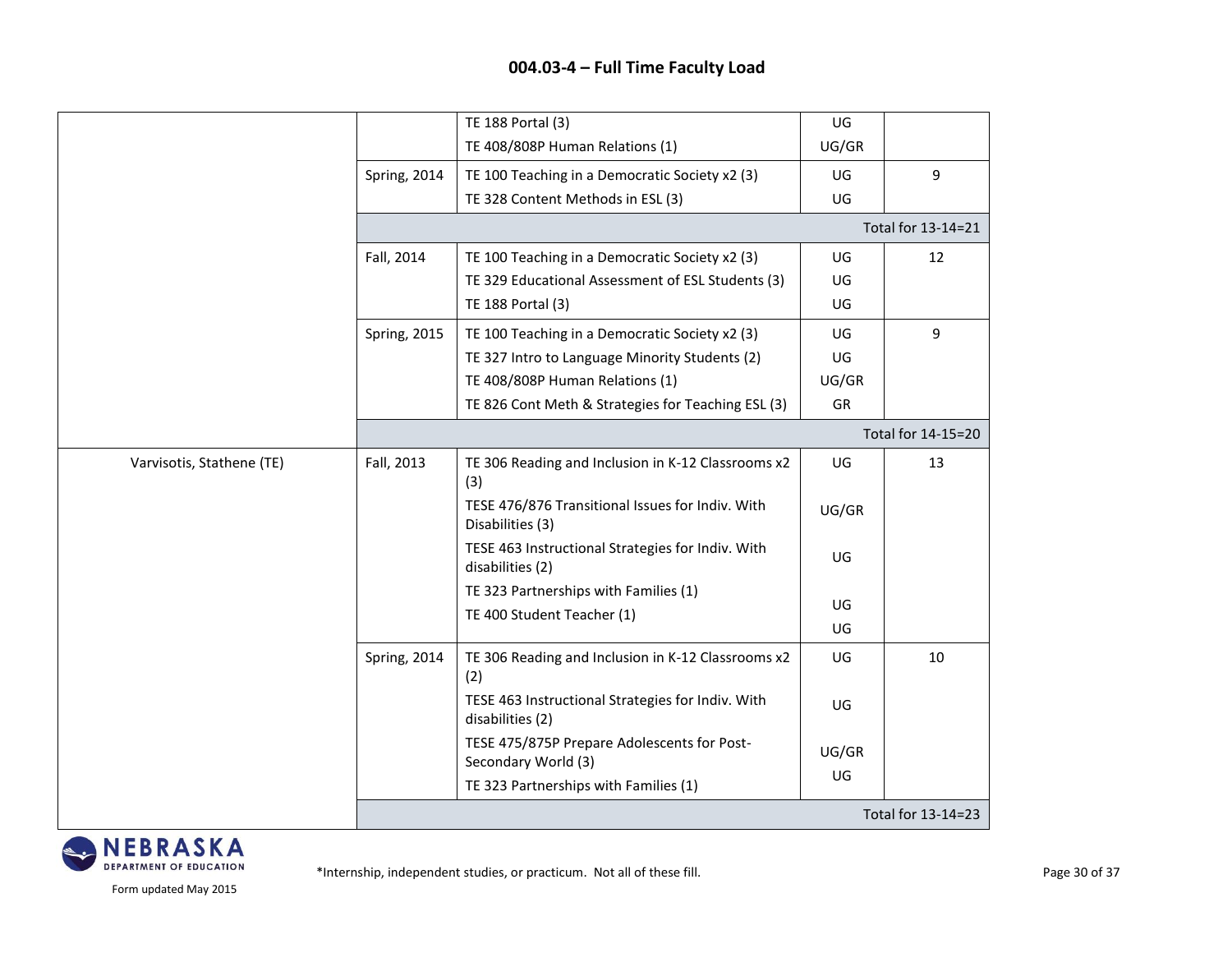|              | Fall, 2014          | TE 306 Reading and Inclusion in K-12 Classrooms x2                   | UG    | 11                 |
|--------------|---------------------|----------------------------------------------------------------------|-------|--------------------|
|              |                     | (2)<br>TESE 476/876 Transitional Issues for Indiv. With              | UG/GR |                    |
|              |                     | Disabilities (3)                                                     | GR    |                    |
|              |                     | TESE 861 Legal Issues in SPED (3)                                    | UG    |                    |
|              |                     | TE 323 Partnerships with Families (1)                                |       |                    |
|              | <b>Spring, 2015</b> | TE 188 Portal (3)                                                    | UG    | 12                 |
|              |                     | TE 306 Reading and Inclusion in K-12 Classrooms<br>(2)               | UG    |                    |
|              |                     | TESE 474 Field Experience (1)                                        | UG    |                    |
|              |                     | TESE 475/875P Prepare Adolescents for Post-<br>Secondary World (3)   | UG/GR |                    |
|              |                     | TESE 862 Formal/Informal Assessment in SPED (3)                      | GR    |                    |
|              |                     |                                                                      |       | Total for 14-15=23 |
| Vu, Phu (TE) | Fall, 2013          | TE 206 Instructional Technology and the Preservice<br>Teacher x2 (3) | UG    | 9                  |
|              |                     | TE 886P Technology Tools for Teachers (3)                            | GR    |                    |
|              | Spring, 2014        | TE 206 Instructional Technology and the Preservice<br>Teacher (3)    | UG    | 9                  |
|              |                     | TE 886P Technology Tools for Teachers x2 (3)                         | GR    |                    |
|              |                     |                                                                      |       | Total for 13-14=18 |
|              | Fall, 2014          | TE 206 Instructional Technology and the Preservice<br>Teacher (3)    | UG    | 9                  |
|              |                     | TE 886P Technology Tools for Teachers x2 (3)                         | GR    |                    |
|              | Spring, 2015        | TE 206 Instructional Technology and the Preservice<br>Teacher (3)    | UG    | 12                 |
|              |                     | TE 881 Distance Education (3)                                        | GR    |                    |
|              |                     | TE 886P Technology Tools for Teachers x2 (3)                         | GR    |                    |

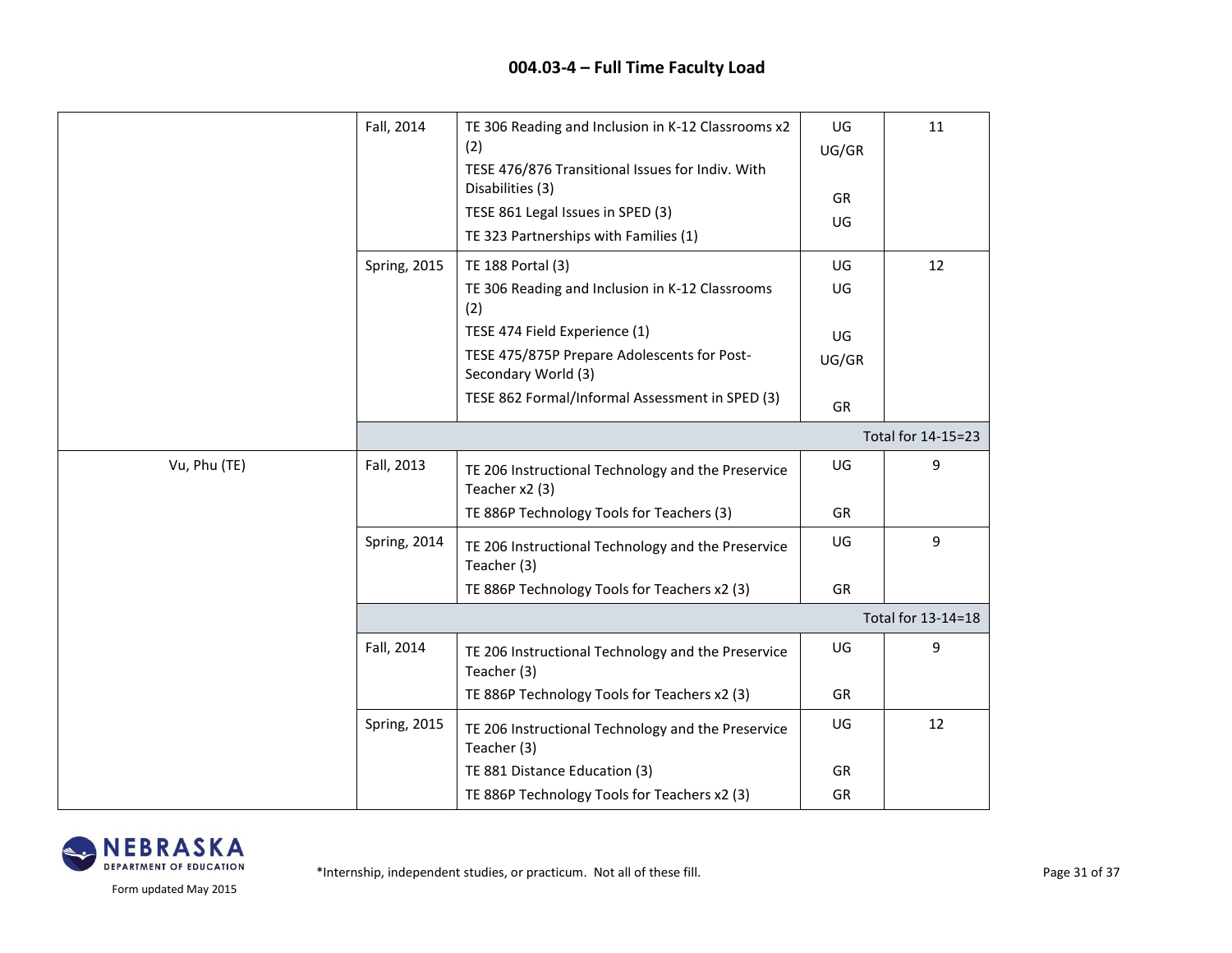|                    |                    |                                                                       |           | Total for 14-15=21 |  |
|--------------------|--------------------|-----------------------------------------------------------------------|-----------|--------------------|--|
| West, Camie (TE)   | Fall, 2013         | TE 204 Typical/Atypical Growth and Dev. x4 (2) (co-<br>teacher)       | UG        | 12                 |  |
|                    |                    | TESE 464/864 Field Expr. In Special Education (1)                     | UG/GR     |                    |  |
|                    |                    | TESE 468 Assistive Technology Interventions (2)                       | UG        |                    |  |
|                    |                    | TE 400 Student Teaching (1)                                           | UG        |                    |  |
|                    | Spring, 2014       | TE 204-07 Typical/Atypical Growth and Dev. (2)<br>(co-teacher)        | UG        | 12                 |  |
|                    |                    | TE 204-05 Typical/Atypical Growth and Dev. (4)<br>(co-teacher)        | UG        |                    |  |
|                    |                    | TESE 464/864 Field Expr. In Special Education (1)                     | UG/GR     |                    |  |
|                    |                    | TESE 468 Assistive Technology Interventions (2)                       | UG        |                    |  |
|                    |                    | TE 805P Overview of Assistive Technology (3)                          | GR        |                    |  |
|                    | Total for 13-14=24 |                                                                       |           |                    |  |
|                    | Fall, 2014         | TE 204 (4 sections) Typical/Atypical Growth and<br>Dev.(co-teach) (3) | UG        | 9                  |  |
|                    |                    | TESE 464/864 Field Expr. In Special Education (1)                     | UG/GR     |                    |  |
|                    |                    | TESE 468 Assistive Technology Interventions (2)                       | UG        |                    |  |
|                    |                    | TE 805P Overview of Assistive Technology (3)                          | <b>GR</b> |                    |  |
|                    | Spring, 2015       | TE 204 Typical/Atypical Growth and Dev. X3 (2) (co-<br>teacher)       | UG        | 12                 |  |
|                    |                    | TESE 464/864P Field Expr. In Special Education (1)                    | UG/GR     |                    |  |
|                    |                    | TESE 468 Assistive Technology Interventions (2)                       | UG        |                    |  |
|                    |                    | TE 805P Overview of Assistive Technology (3)                          | GR        |                    |  |
|                    |                    |                                                                       |           | Total for 14-15=21 |  |
| Wojcik, Brian (TE) | Fall, 2013         | TE 805P Overview of Assistive Technology (3)                          | <b>GR</b> | 9                  |  |
|                    |                    | TESE 834 Char. & Ident. Of Behavior and Learning<br>Disabilities (3)  | GR        |                    |  |

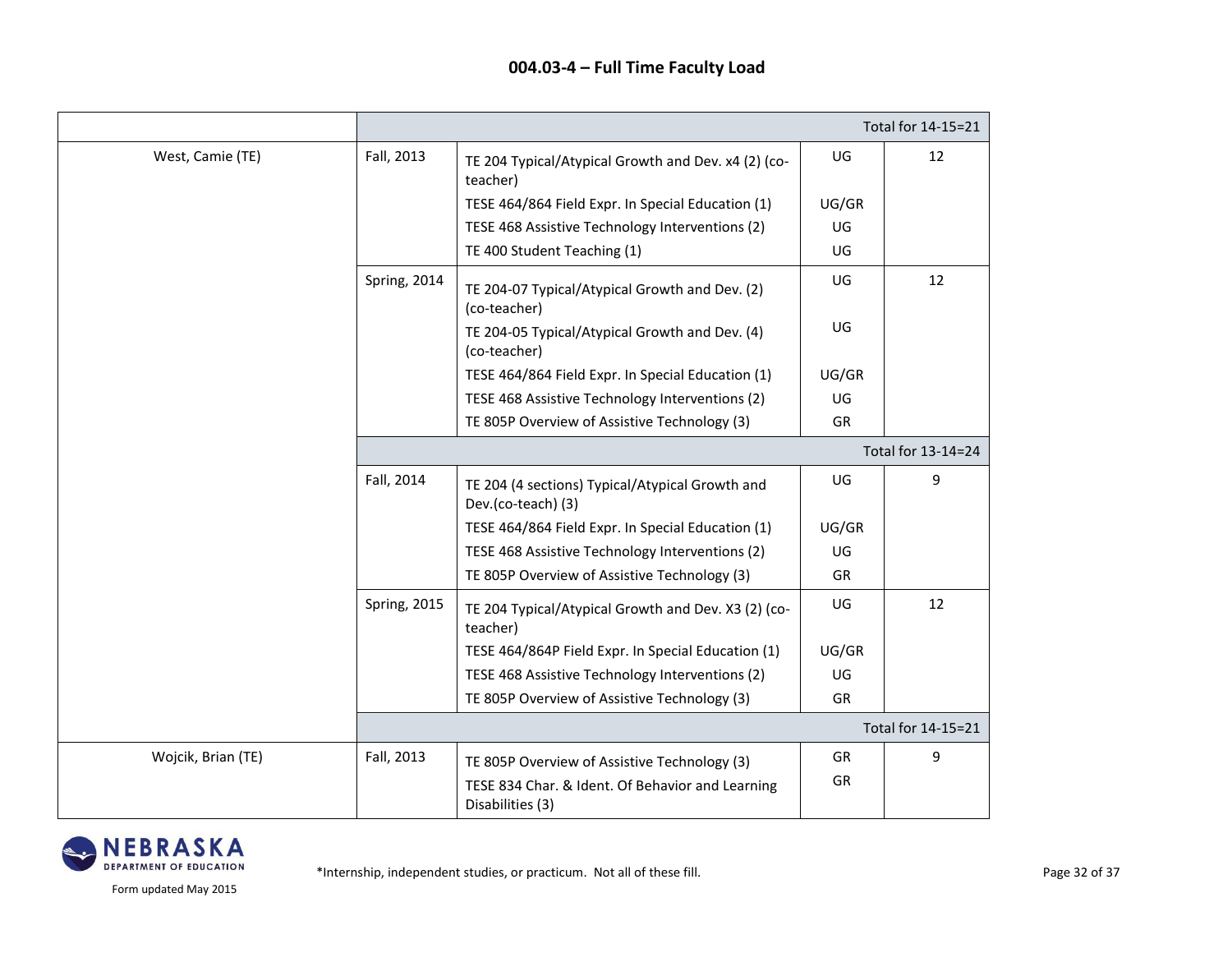|                     |                     | TESE 863 Research Based Instructional Strat. for<br>Students w/Disab. (3) | GR |                    |
|---------------------|---------------------|---------------------------------------------------------------------------|----|--------------------|
|                     | Spring, 2014        | TE 400 Student Teaching (1)                                               | UG | 9                  |
|                     |                     | TESE 463 Inst Strategies for Individuals<br>w/disabilities (2)            | UG |                    |
|                     |                     | TESE 863 Research Based Instructional Strat. for<br>Students w/Disab. (3) | GR |                    |
|                     |                     | TESE 867 Applied and Functional Behavior Analysis<br>(3)                  | GR |                    |
|                     |                     |                                                                           |    | Total for 13-14=18 |
|                     | Fall, 2014          | TESE 430 Collab/Consult and Teamwork (2)                                  | UG | 9                  |
|                     |                     | TESE 834 Char. & Ident. Of Behavior and Learning<br>Disabilities (3)      | GR |                    |
|                     |                     | TESE 863 Research Based Instructional Strat. for<br>Students w/Disab. (3) | GR |                    |
|                     |                     | TE 400 Student Teaching (1)                                               | UG |                    |
|                     | <b>Spring, 2015</b> | TESE 330 Collab/Consult, and Co-teaching (3)                              | UG | 9                  |
|                     |                     | TESE 463 Inst Strategies for Individuals<br>w/disabilities (2)            | UG |                    |
|                     |                     | TESE 863 Research Based Instructional Strat. for<br>Students w/Disab. (3) | GR |                    |
|                     |                     | TE 400 Student Teaching (1)                                               | UG |                    |
|                     |                     |                                                                           |    | Total for 14-15=18 |
| Ziebarth, Jane (TE) | Fall, 2013          | TE 100 Teaching in a Democratic Society x3 (3)                            | UG | 9                  |
|                     | Spring, 2014        | TE 100 Teaching in a Democratic Society x3 (3)                            | UG | 12                 |
|                     |                     | <b>Student Teaching (3)</b>                                               | UG |                    |
|                     |                     |                                                                           |    | Total for 13-14=21 |
|                     | Fall, 2014          | TE 100 Teaching in a Democratic Society x3 (3)                            | UG | 11                 |
|                     |                     | TE 400 Student Teaching (2)                                               | UG |                    |

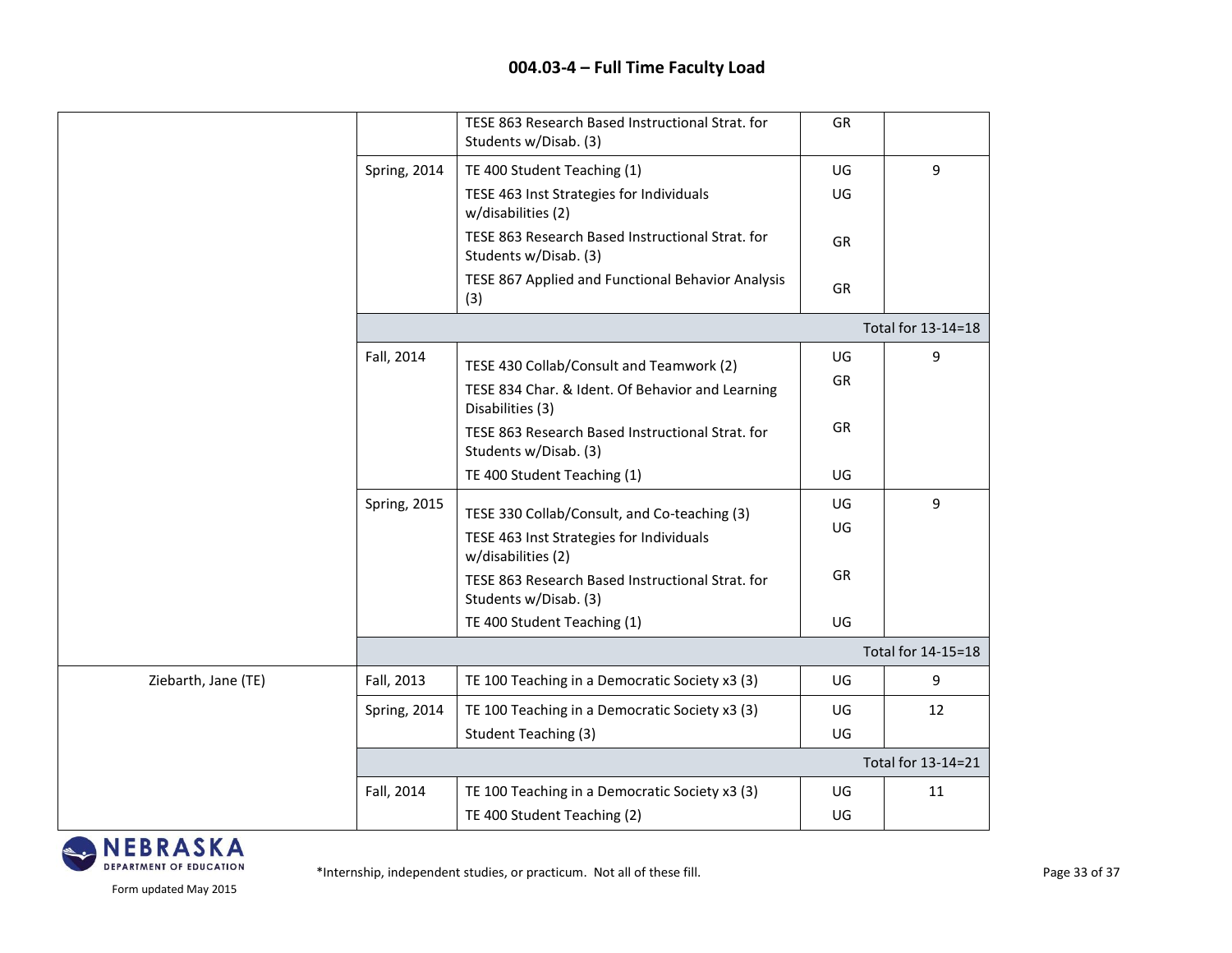|                      | <b>Spring, 2015</b> | TE 100 Teaching in a Democratic Society x3 (3) | UG        | 10                 |
|----------------------|---------------------|------------------------------------------------|-----------|--------------------|
|                      |                     | TE 400 Student Teaching (1)                    | UG        |                    |
|                      |                     |                                                |           | Total for 14-15=21 |
| Hoehner, Pat (EDAD)  | Fall, 2013          | EDAD 831 Social Foundations of Education (3)   | GR        | 9                  |
|                      |                     | EDAD 843 Practicum in EDAD (3)                 | GR        |                    |
|                      |                     | EDAD 854 Intro to EDAD (3)                     | GR        |                    |
|                      | Spring, 2014        | EDAD 848 Curriculum Planning (3)               | <b>GR</b> | 9                  |
|                      |                     | EDAD 848 Curriculum Planning (3)               | GR        |                    |
|                      |                     | EDAD 870 Principal as Instructional Leader (3) | GR        |                    |
|                      |                     |                                                |           | Total for 13-14=18 |
|                      | Fall, 2014          | EDAD 831 Social Foundations of Education (3)   | GR        | 9                  |
|                      |                     | EDAD 843 Practicum in EDAD (3)                 | GR        |                    |
|                      |                     | EDAD 854 Intro to EDAD (3)                     | GR        |                    |
|                      | <b>Spring, 2015</b> | EDAD 848 Curriculum Planning (3)               | GR        | 9                  |
|                      |                     | EDAD 848 Curriculum Planning (3)               | GR        |                    |
|                      |                     | EDAD 870 Principal as Instructional Leader (3) | GR        |                    |
|                      |                     |                                                |           | Total for 14-15=18 |
| Jacobson, Tom (EDAD) | Fall, 2013          | EDAD 843 Practicum in EDAD (3)                 | GR        | 12                 |
|                      |                     | EDAD 846 Junior High/Middle School (3)         | GR        |                    |
|                      |                     | EDAD 851 Human Resource Management (3)         | GR        |                    |
|                      |                     | EDAD 956 School Community Relations (3)        | GR        |                    |
|                      | Spring, 2014        | EDAD 854 Intro to EDAD (3)                     | GR        | 12                 |
|                      |                     | EDAD 869 The Principalship (3)                 | GR        |                    |
|                      |                     | EDAD 940 Administrative Theory (3)             | GR        |                    |
|                      |                     | EDAD 944 Seminar in Education Admin (3)        | GR        |                    |
|                      |                     |                                                |           | Total for 13-14=24 |
|                      | Fall, 2014          | EDAD 843 Practicum in EDAD (3)                 | GR        | 12                 |

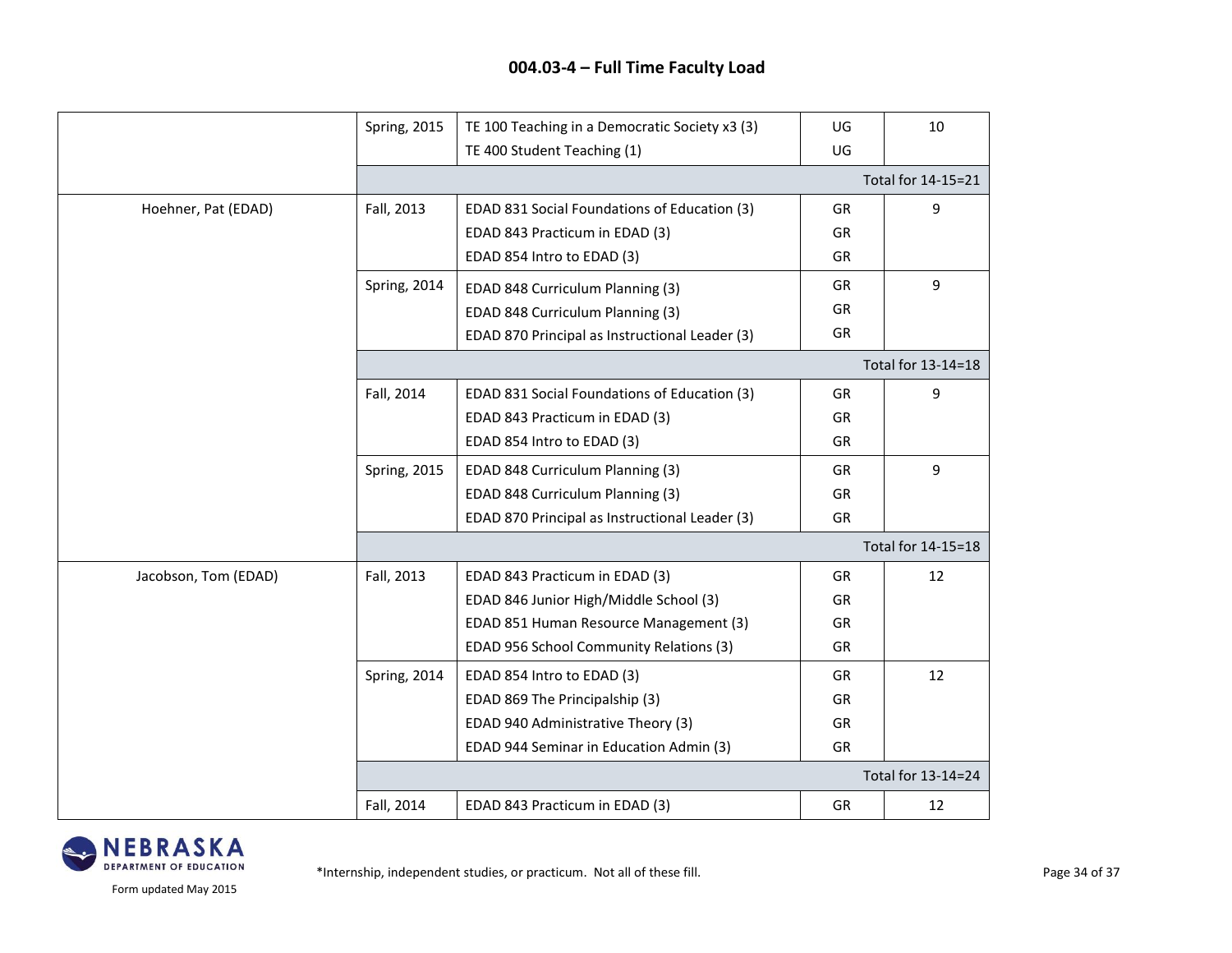|                    |                     | EDAD 846 Junior High/Middle School (3)  | GR        |                    |
|--------------------|---------------------|-----------------------------------------|-----------|--------------------|
|                    |                     | EDAD 851 Human Resource Management (3)  | GR        |                    |
|                    |                     | EDAD 956 School Community Relations (3) | GR        |                    |
|                    | <b>Spring, 2015</b> | EDAD 854 Intro to EDAD (3)              | <b>GR</b> | 12                 |
|                    |                     | EDAD 869 The Principalship (3)          | GR        |                    |
|                    |                     | EDAD 940 Administrative Theory (3)      | GR        |                    |
|                    |                     | EDAD 944 Seminar in Education Admin (3) | GR        |                    |
|                    |                     |                                         |           | Total for 14-15=24 |
| Meyer, Dick (EDAD) | Fall, 2013          | *EDAD 896 Independent Study (1)         | GR        | 9                  |
|                    |                     | *EDAD 896 Independent Study (2)         | GR        |                    |
|                    |                     | *EDAD 896 Independent Study (3)         | GR        |                    |
|                    |                     | *EDAD 898 Endorsement Internship (3)    | GR        |                    |
|                    |                     | *EDAD 945 Independent Readings (1)      | GR        |                    |
|                    |                     | *EDAD 945 Independent Readings (2)      | GR        |                    |
|                    |                     | *EDAD 945 Independent Readings (3)      | GR        |                    |
|                    |                     | *EDAD 945 Independent Readings (4)      | GR        |                    |
|                    |                     | EDAD 991 Field Study (3)                | GR        |                    |
|                    |                     | *EDAD 998 Internship x2 (3)             | GR        |                    |
|                    |                     | *EDAD 998 Internship (6)                | GR        |                    |
|                    | Spring, 2014        | *EDAD 896 Independent Study (1)         | GR        | 9                  |
|                    |                     | *EDAD 896 Independent Study (2)         | GR        |                    |
|                    |                     | *EDAD 896 Independent Study (3)         | GR        |                    |
|                    |                     | *EDAD 898 Endorsement Internship (3)    | GR        |                    |
|                    |                     | EDAD 890 Intro to EDAD Research (3)     | GR        |                    |
|                    |                     | *EDAD 945 Independent Readings (1)      | GR        |                    |
|                    |                     | *EDAD 945 Independent Readings (2)      | GR        |                    |
|                    |                     | *EDAD 945 Independent Readings (3)      | GR        |                    |
|                    |                     | EDAD 991 Field Study (3)                | GR        |                    |
|                    |                     | *EDAD 998 Internship (1)                | GR        |                    |

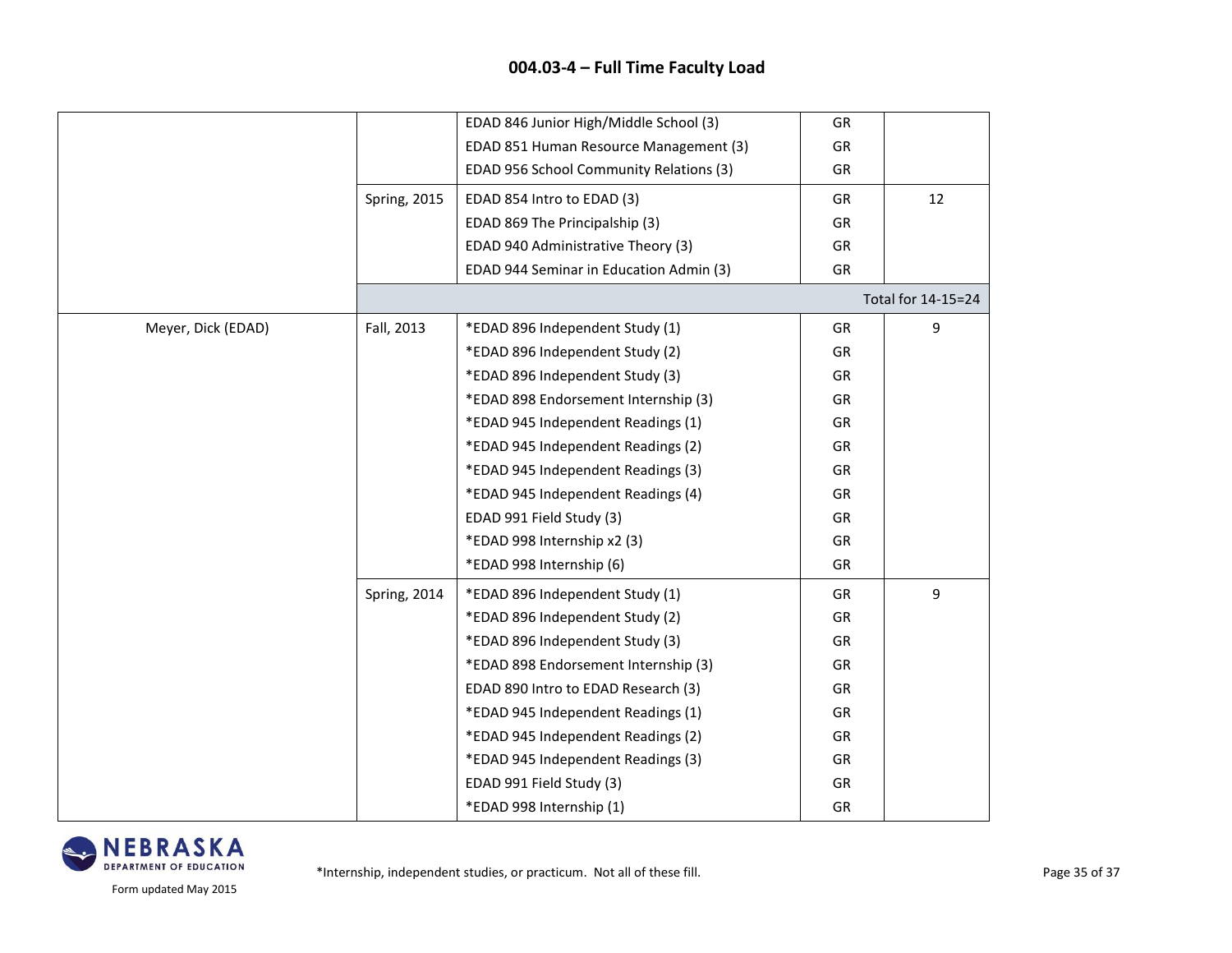|                    |                     | *EDAD 998 Internship (2)                   | GR        |                    |  |  |
|--------------------|---------------------|--------------------------------------------|-----------|--------------------|--|--|
|                    |                     | *EDAD 998 Internship (3)                   | GR        |                    |  |  |
|                    |                     | Total for 13-14=18                         |           |                    |  |  |
|                    | Fall, 2014          | *EDAD 896 Independent Study (1)            | GR        | 9                  |  |  |
|                    |                     | *EDAD 896 Independent Study (2)            | GR        |                    |  |  |
|                    |                     | *EDAD 896 Independent Study (3)            | GR        |                    |  |  |
|                    |                     | *EDAD 898 Endorsement Internship (3)       | GR        |                    |  |  |
|                    |                     | EDAD 833 EDAD Assessment of Leadership (3) | GR        |                    |  |  |
|                    |                     | *EDAD 945 Independent Readings (1)         | GR        |                    |  |  |
|                    |                     | *EDAD 945 Independent Readings (2)         | GR        |                    |  |  |
|                    |                     | *EDAD 945 Independent Readings (3)         | GR        |                    |  |  |
|                    |                     | EDAD 991 Field Study (3)                   | GR        |                    |  |  |
|                    |                     | *EDAD 998 Internship (1)                   | GR        |                    |  |  |
|                    |                     | *EDAD 998 Internship (2)                   | GR        |                    |  |  |
|                    |                     | *EDAD 998 Internship (3)                   | GR        |                    |  |  |
|                    | <b>Spring, 2015</b> | EDAD 890 Intro to EDAD Research (3)        | <b>GR</b> | 9                  |  |  |
|                    |                     | *EDAD 896 Independent Study (1)            | GR        |                    |  |  |
|                    |                     | *EDAD 896 Independent Study (2)            | GR        |                    |  |  |
|                    |                     | *EDAD 896 Independent Study (3)            | GR        |                    |  |  |
|                    |                     | *EDAD 898 Endorsement Internship (3)       | GR        |                    |  |  |
|                    |                     | *EDAD 945 Independent Readings (1)         | GR        |                    |  |  |
|                    |                     | *EDAD 945 Independent Readings (2)         | GR        |                    |  |  |
|                    |                     | *EDAD 945 Independent Readings (3)         | GR        |                    |  |  |
|                    |                     | EDAD 991 Field Study (3)                   | GR        |                    |  |  |
|                    |                     | *EDAD 998 Internship (1)                   | GR        |                    |  |  |
|                    |                     | *EDAD 998 Internship (2)                   | GR        |                    |  |  |
|                    |                     | EDAD 998 Internship (3)                    | GR        |                    |  |  |
|                    |                     |                                            |           | Total for 14-15=18 |  |  |
| Nelson, Ken (EDAD) | Fall, 2013          | EDAD 843 Practicum (3)                     | GR        | 9                  |  |  |